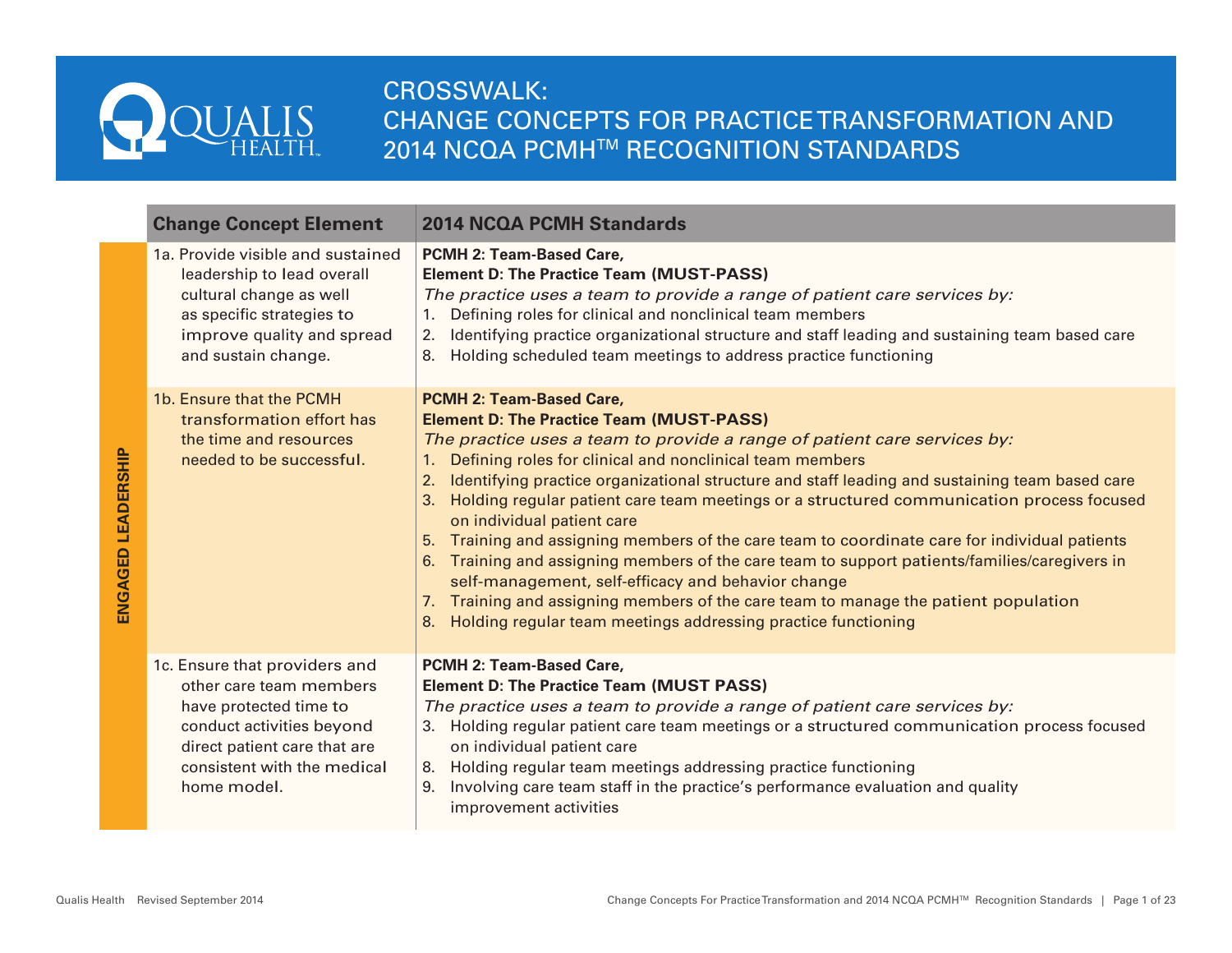|                                     | <b>Change Concept Element</b>                                                                                              | <b>2014 NCQA PCMH Standards</b>                                                                                                                                                                                                                                                                                                                                                                                                                                                                                                                                                                                                                                                                                                                                                                                                                                                                                                                                                                                                                                                                                                                                                                                                                                                    |
|-------------------------------------|----------------------------------------------------------------------------------------------------------------------------|------------------------------------------------------------------------------------------------------------------------------------------------------------------------------------------------------------------------------------------------------------------------------------------------------------------------------------------------------------------------------------------------------------------------------------------------------------------------------------------------------------------------------------------------------------------------------------------------------------------------------------------------------------------------------------------------------------------------------------------------------------------------------------------------------------------------------------------------------------------------------------------------------------------------------------------------------------------------------------------------------------------------------------------------------------------------------------------------------------------------------------------------------------------------------------------------------------------------------------------------------------------------------------|
| ENGAGED LEADERSHIP                  | 1d. Build the practice's values on<br>creating a medical home for<br>patients into staff hiring and<br>training processes. | PCMH 2: Team-Based Care,<br><b>Element D: The Practice Team (MUST-PASS)</b><br>The practice uses a team to provide a range of patient care services by:<br>Defining roles for clinical and nonclinical team members<br>1.<br>Identifying practice organizational structure and staff leading and sustaining team based care<br>2.<br>Training and assigning members of the care team to coordinate care for individual patients<br>5.<br>Training and assigning members of the care team to support patients/families/caregivers in<br>self-management, self-efficacy and behavior change<br>Training and assigning members of the care team to manage the patient population<br>7.<br>Holding regular team meetings addressing practice functioning<br>8.<br>Involving care team staff in the practice's performance evaluation and quality<br>improvement activities                                                                                                                                                                                                                                                                                                                                                                                                             |
| <b>QUALITY IMPROVEMENT STRATEGY</b> | 2a. Choose and use a formal<br>model for quality<br>improvement.                                                           | PCMH 6: Performance Measurement and Quality Improvement,<br><b>Element D: Implement Continuous Quality Improvement (MUST PASS)</b><br>The practice uses an ongoing quality improvement process to:<br>1. Set goals and analyze at least 3 clinical quality measures from Element A<br>Act to improve at least 3 clinical quality measures from Element A<br>2.<br>Set goals and analyze at least 1 measure from Element B<br>3.<br>Act to improve at least 1 clinical measure from Element B<br>4.<br>Set goals and analyze at least 1 patient experience measure from Element C<br>5.<br>Act to improve at least 1 patient experience measure from Element C<br>6.<br>7. Set goals and address at least 1 identified disparity in care/service for identified<br>vulnerable populations<br><b>Element E: Demonstrate Continuous Quality Improvement</b><br>The practice demonstrates continuous quality improvement by:<br>Measuring the effectiveness of the actions it takes to improve the measures selected in Element D<br>Achieving improved performance on at least 2 clinical quality measures<br>2.<br>Achieving improved performance on one utilization or care coordination measure<br>3.<br>Achieving improved performance on at least one patient experience measure |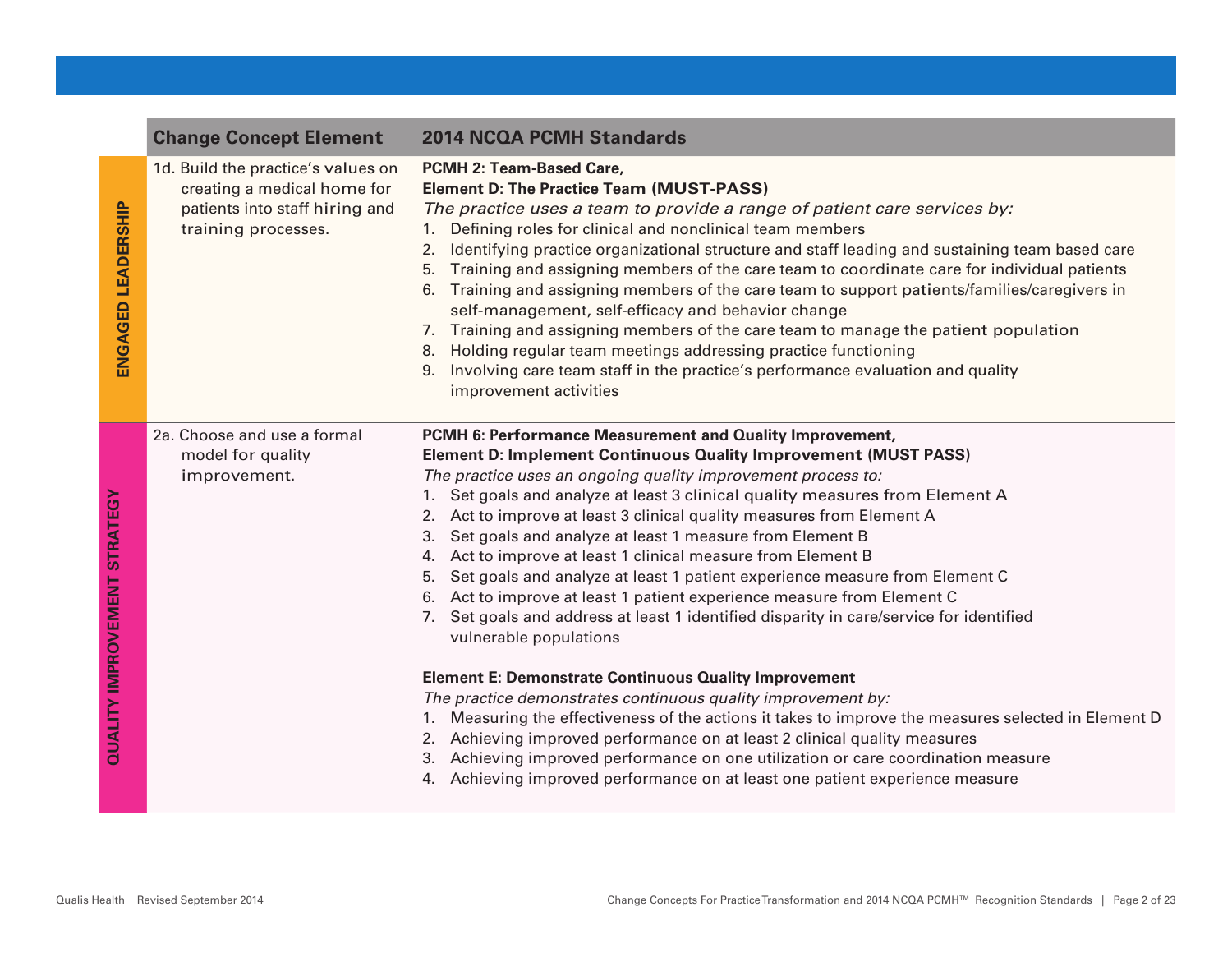2b. Establish and monitor metrics to evaluate routine improvement efforts and outcomes; ensure all staff members understand the metrics for success.

## **Change Concept Element 2014 NCQA PCMH Standards**

#### **PCMH 6: Performance Measurement and Quality Improvement, Element A: Measure Clinical Quality Performance**

*At least annually, the practice measures or receives data on:*

- 1. At least 2 immunization measures
- 2. At least 2 other preventive care measures
- 3. At least 3 chronic or acute care clinical measures
- 4. Performance data stratified for vulnerable populations (to assess disparities in care)

#### **Element B: Measure Resource Use and Care Coordination**

*At least annually, the practice measures or receives quantitative data on:*

- 1. At least 2 measures related to care coordination
- 2. At least 2 measures affecting health care costs

### **Element C: Measure Patient/Family Experience**

*At least annually, the practice obtains feedback from patients/families on their experiences with the practice and their care.*

- 1. The practice conducts a survey (using any instrument) to evaluate patient/family experiences on at least 3 of the following categories:
	- Access
	- Communication
	- Coordination
	- Whole person care/self-management support
- 2. The practice uses the PCMH version of the CAHPS Clinician and Group Survey Tool
- 3. The practice obtains feedback on the experiences of vulnerable patient groups
- 4. The practice obtains feedback from patients/families through qualitative means

### **Element D: Implement Continuous Quality Improvement (MUST PASS)**

*The practice uses an ongoing quality improvement process to:*

- 1. Set goals and analyze at least 3 clinical quality measures from Element A
- 2. Act to improve at least 3 clinical quality measures from Element A
- 3. Set goals and analyze at least 1 measure from Element B
- 4. Act to improve at least 1 clinical measure from Element B
- 5. Set goals and analyze at least 1 patient experience measure from Element C
- 6. Act to improve at least 1 patient experience measure from Element C
- 7. Set goals and address at least 1 identified disparity in care/service for identified vulnerable populations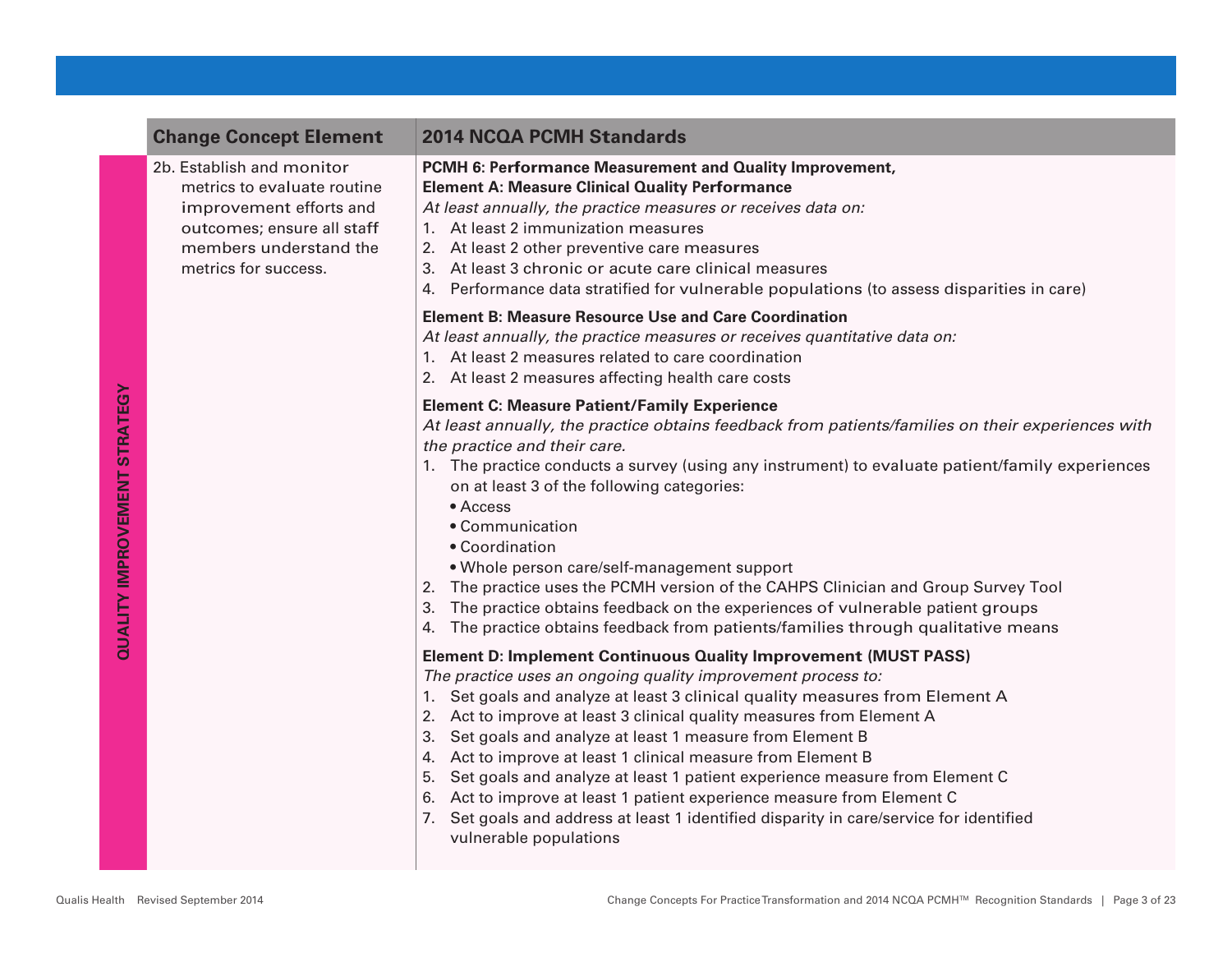## **Change Concept Element 2014 NCQA PCMH Standards**

2b. Establish and monitor metrics to evaluate routine improvement efforts and outcomes; ensure all staff members understand the metrics for success.

#### **Element E: Demonstrate Continuous Quality Improvement**

*The practice demonstrates continuous quality improvement by:*

- 5. Measuring the effectiveness of the actions it takes to improve the measures selected in Element D
- 6. Achieving improved performance on at least 2 clinical quality measures
- 7. Achieving improved performance on one utilization or care coordination measure
- 8. Achieving improved performance on at least one patient experience measure

#### **Element F: Report Performance**

*The practice produces performance data reports using measures from Elements A, B and C and shares:*

- 1. Individual clinician performance results with the practice
- 2. Practice-level performance results with the practice

#### **PCMH 1: Patient-Centered Access,**

#### **Element A: Patient-Centered Appointment Access (MUST PASS)**

*The practice has a written process and defined standards for providing access to appointments, and regularly assesses its performance on:*

- 1. Providing same-day appointments for routine and urgent care
- 2. Providing routine and urgent-care appointments outside regular business hours
- 3. Providing alternative types of clinical encounters
- 4. Availability of appointments
- 5. Monitoring no-show rates
- 6. Acting on identified opportunities to improve access

### **PCMH 2: Team-Based Care,**

#### **Element A: Continuity**

*The practice provides continuity of care for patients/families by:*

2. Monitoring the percentage of patient visits with selected clinician or team

#### **PCMH 2: Team-Based Care,**

#### **Element D: The Practice Team (MUST PASS)**

*The practice uses a team to provide a range of patient care services by:*

- 9. Involving care team staff in the practice's performance evaluation and quality improvement activities
- 10. Involving patients/families/caregivers in quality improvement activities or on the practice's advisory council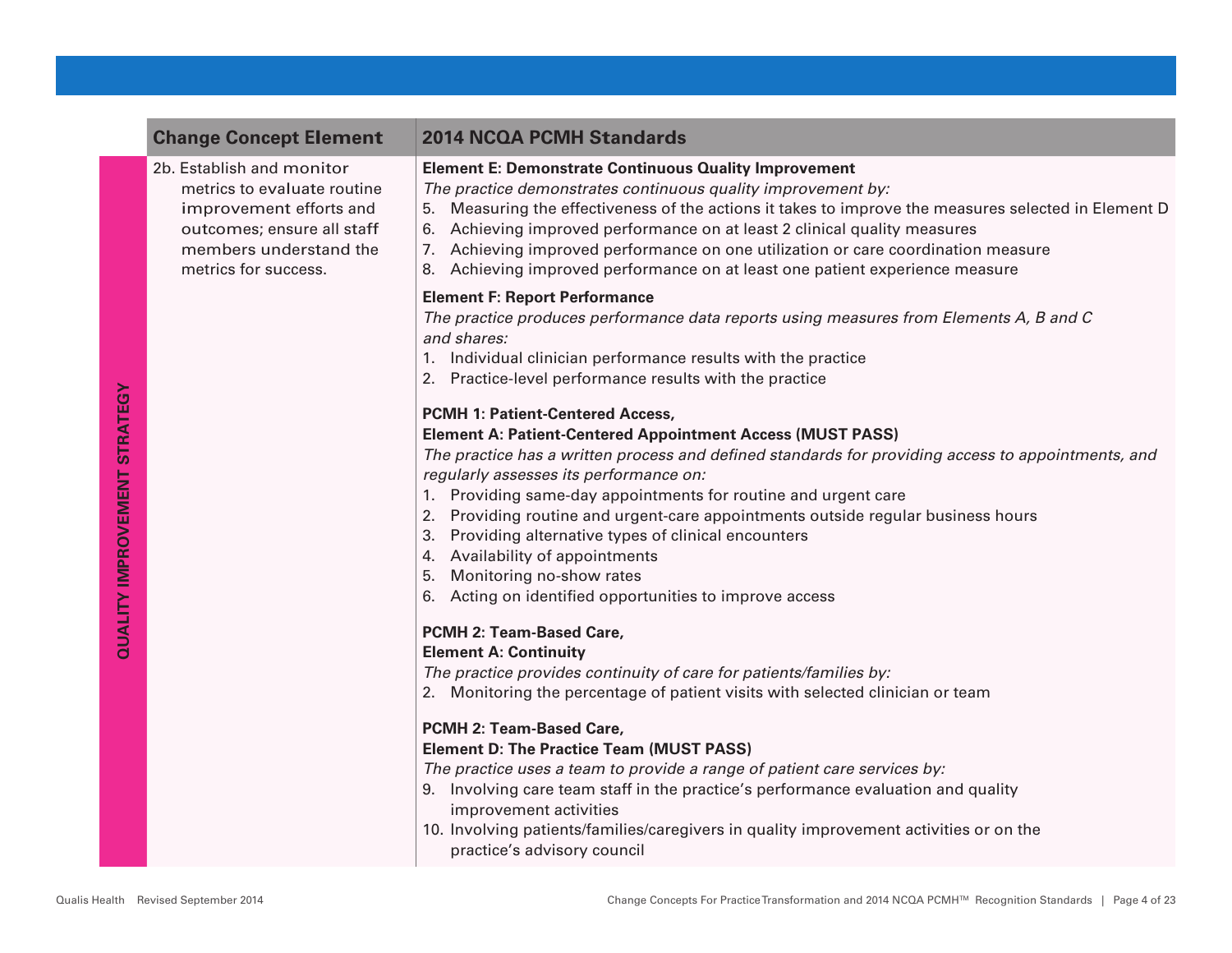| <b>Change Concept Element</b>                                                                                                   | <b>2014 NCQA PCMH Standards</b>                                                                                                                                                                                                                                                                                                                                                                                                                                                                                                                                                                                                                                                                                                                                                                                                                                                                            |
|---------------------------------------------------------------------------------------------------------------------------------|------------------------------------------------------------------------------------------------------------------------------------------------------------------------------------------------------------------------------------------------------------------------------------------------------------------------------------------------------------------------------------------------------------------------------------------------------------------------------------------------------------------------------------------------------------------------------------------------------------------------------------------------------------------------------------------------------------------------------------------------------------------------------------------------------------------------------------------------------------------------------------------------------------|
| 2c. Ensure that patients, families,<br>providers and care team<br>members are involved<br>in quality improvement<br>activities. | PCMH 2: Team-Based Care,<br><b>Element D: The Practice Team (MUST-PASS)</b><br>The practice uses a team to provide a range of patient care services by:<br>Involving care team staff in the practice's performance evaluation and quality<br>9.<br>improvement activities<br>10. Involving patients/families/caregivers in quality improvement activities or on the<br>practice's advisory council<br>PCMH 6: Performance Measurement and Quality Improvement,<br><b>Element F: Report Performance</b><br>The practice produces performance data reports using measures from Elements A, B and C<br>and shares:<br>Individual clinician performance results with the practice<br>Practice-level performance results with the practice<br>2.<br>Individual clinician or practice-level performance results publicly<br>3.<br>Individual clinician or practice-level performance results with patients<br>4. |
| 2d. Optimize use of health<br>information technology to<br>meet Meaningful Use<br>criteria.                                     | All Meaningful Use Stage 2 requirements, both core and menu, are embedded within the<br>NCQA 2014 PCMH Standards and Guidelines (1C1-4; 3A1-5; 3B1-8, 10 and 11; 3D1-3; 3E<br>stem; 4C1; 4D1-3; 4E1; 5A7-10; 5B7; 5C7; 6G1-7 and 10.)                                                                                                                                                                                                                                                                                                                                                                                                                                                                                                                                                                                                                                                                      |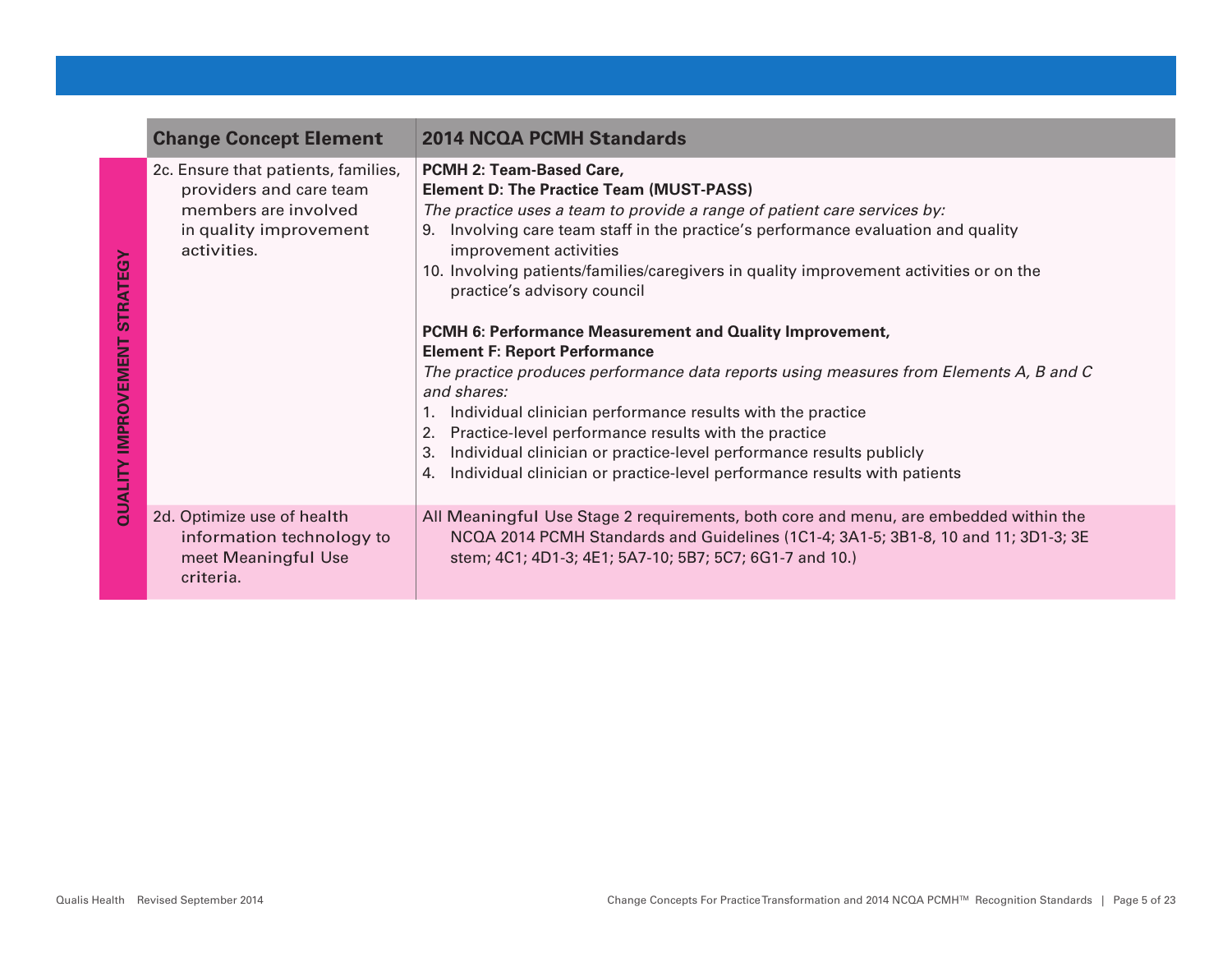| <b>Change Concept Element</b>                                                                                                                                           | <b>2014 NCQA PCMH Standards</b>                                                                                                                                                                                                                                                                                                                                                                                                                                                                                                                                                                                                                                                                                                                                                                                                             |
|-------------------------------------------------------------------------------------------------------------------------------------------------------------------------|---------------------------------------------------------------------------------------------------------------------------------------------------------------------------------------------------------------------------------------------------------------------------------------------------------------------------------------------------------------------------------------------------------------------------------------------------------------------------------------------------------------------------------------------------------------------------------------------------------------------------------------------------------------------------------------------------------------------------------------------------------------------------------------------------------------------------------------------|
| 3a. Assign all patients to a<br>provider panel and confirm<br>assignments with providers<br>and patients; review and<br>update panel assignments<br>on a regular basis. | PCMH 2: Team-Based Care,<br><b>Element A: Continuity</b><br>The practice provides continuity of care for patients/families by:<br>1. Assisting patients/families to select a personal clinician and documenting the selection in<br>practice records<br>2. Monitoring the percentage of patient visits with selected clinician or team                                                                                                                                                                                                                                                                                                                                                                                                                                                                                                      |
| 3b. Assess practice supply and<br>demand, and balance patient<br>load accordingly.                                                                                      | <b>PCMH 1: Patient-Centered Access,</b><br><b>Element A: Patient-Centered Appointment Access (MUST PASS)</b><br>The practice has a written process and defined standards for providing access to appointments,<br>and regularly assesses its performance on:<br>1. Providing same-day appointments for routine and urgent care<br>2. Providing access to routine and urgent-care appointments outside regular business hours<br>3. Providing alternative types of clinical encounters<br>4. Availability of appointments<br>5. Monitoring no-show rates<br>6. Acting to identify opportunities to improve access<br><b>PCMH 2: Team-Based Care,</b><br><b>Element A: Continuity</b><br>The practice provides continuity of care for patients/families by:<br>2. Monitoring the percentage of patient visits with selected clinician or team |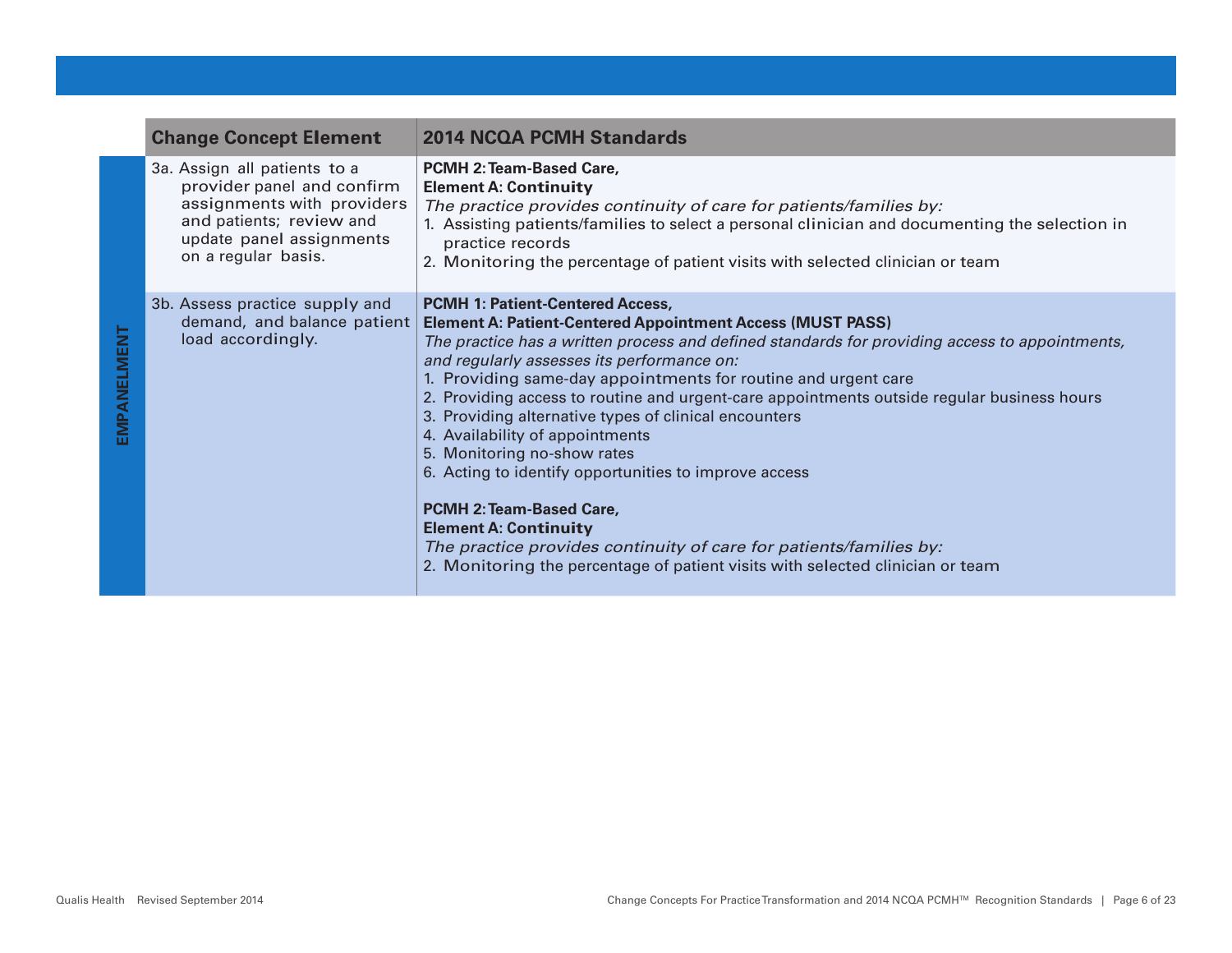| <b>Change Concept Element</b>                                                                                                                                                 | <b>2014 NCQA PCMH Standards</b>                                                                                                                                                                                                                                                                                                                                                                                                                                                                                                                                                                                                                                                                     |
|-------------------------------------------------------------------------------------------------------------------------------------------------------------------------------|-----------------------------------------------------------------------------------------------------------------------------------------------------------------------------------------------------------------------------------------------------------------------------------------------------------------------------------------------------------------------------------------------------------------------------------------------------------------------------------------------------------------------------------------------------------------------------------------------------------------------------------------------------------------------------------------------------|
| 3c. Use panel data and registries<br>to proactively contact and<br>track patients by disease<br>status, risk status,<br>self-management status,<br>community and family need. | <b>PCMH 3: Population Health Management,</b><br><b>Element A: Patient Information (All factors)</b><br><b>Element B: Clinical Data (All factors)</b><br><b>Element C: Comprehensive Health Assessment (All factors)</b><br>Element D: Use Data for Population Management (MUST PASS) (All factors)                                                                                                                                                                                                                                                                                                                                                                                                  |
|                                                                                                                                                                               | <b>PCMH 4:Care Management Support,</b><br><b>Element A: Identify Patients for Care Management</b><br>The practice establishes a systematic process and criteria for identifying patients who may benefit<br>from care management. The process includes consideration of the following:<br>1. Behavioral health conditions<br>2. High cost/high utilization<br>3. Poorly controlled or complex conditions<br>4. Social determinants of health<br>5. Referrals by outside organizations (e.g., insurers, health system, ACO), practice staff or<br>patient/family/caregiver<br>6. The practice monitors the percentage of the total patient population identified through its<br>process and criteria |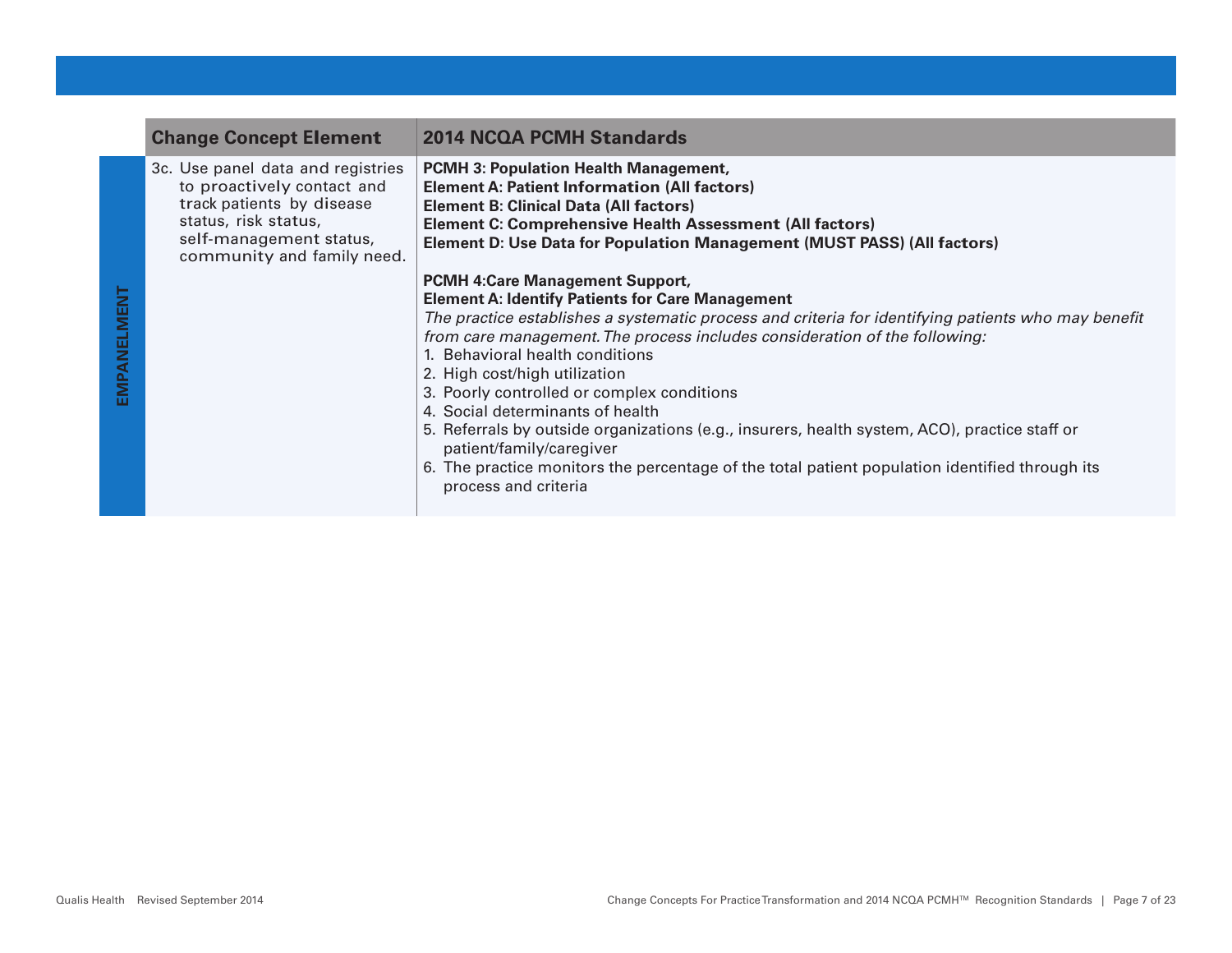|                                                                  | <b>Change Concept Element</b>                                                                                                               | <b>2014 NCQA PCMH Standards</b>                                                                                                                                                                                                                                                                                                                                                                                                                                                                                                                                                                                                                                                                                                                                                                                                                                                                    |
|------------------------------------------------------------------|---------------------------------------------------------------------------------------------------------------------------------------------|----------------------------------------------------------------------------------------------------------------------------------------------------------------------------------------------------------------------------------------------------------------------------------------------------------------------------------------------------------------------------------------------------------------------------------------------------------------------------------------------------------------------------------------------------------------------------------------------------------------------------------------------------------------------------------------------------------------------------------------------------------------------------------------------------------------------------------------------------------------------------------------------------|
| <b>TEAM-BASED</b><br><b>TIONSHIPS</b><br>AND<br>ш<br><b>PINT</b> | 4a. Establish and provide<br>organizational support for<br>care delivery teams that are<br>accountable for the patient<br>population/panel. | PCMH 2: Team-Based Care,<br><b>Element D: The Practice Team (MUST-PASS)</b><br>The practice uses a team to provide a range of patient care services by:<br>Defining roles for clinical and nonclinical team members<br>$1_{\cdot}$<br>Identifying practice organizational structure and staff leading and sustaining team based care<br>2.<br>Having regular patient care team meetings or a structured communication process focused on<br>3.<br>individual patient care<br>Training and assigning members of the care team to coordinate care for individual patients<br>5.<br>Training and assigning members of the care team to support patients/families/caregivers in<br>6.<br>self-management, self-efficacy and behavior change<br>Training and assigning members of the care team to manage the patient population<br>Holding regular team meetings addressing practice functioning<br>8. |
| CONTINUOUS<br>HEAL                                               | 4b. Link patients to a provider and<br>care team so both patients<br>and provider/care team<br>recognize each other<br>as partners in care. | <b>PCMH 2: Team-Based Care,</b><br><b>Element A: Continuity</b><br>The practice provides continuity of care for patients/families by:<br>1. Assisting patients/families to select a personal clinician and documenting the selection in<br>practice records<br>Monitoring the percentage of patient visits with selected clinician or team<br>2.                                                                                                                                                                                                                                                                                                                                                                                                                                                                                                                                                   |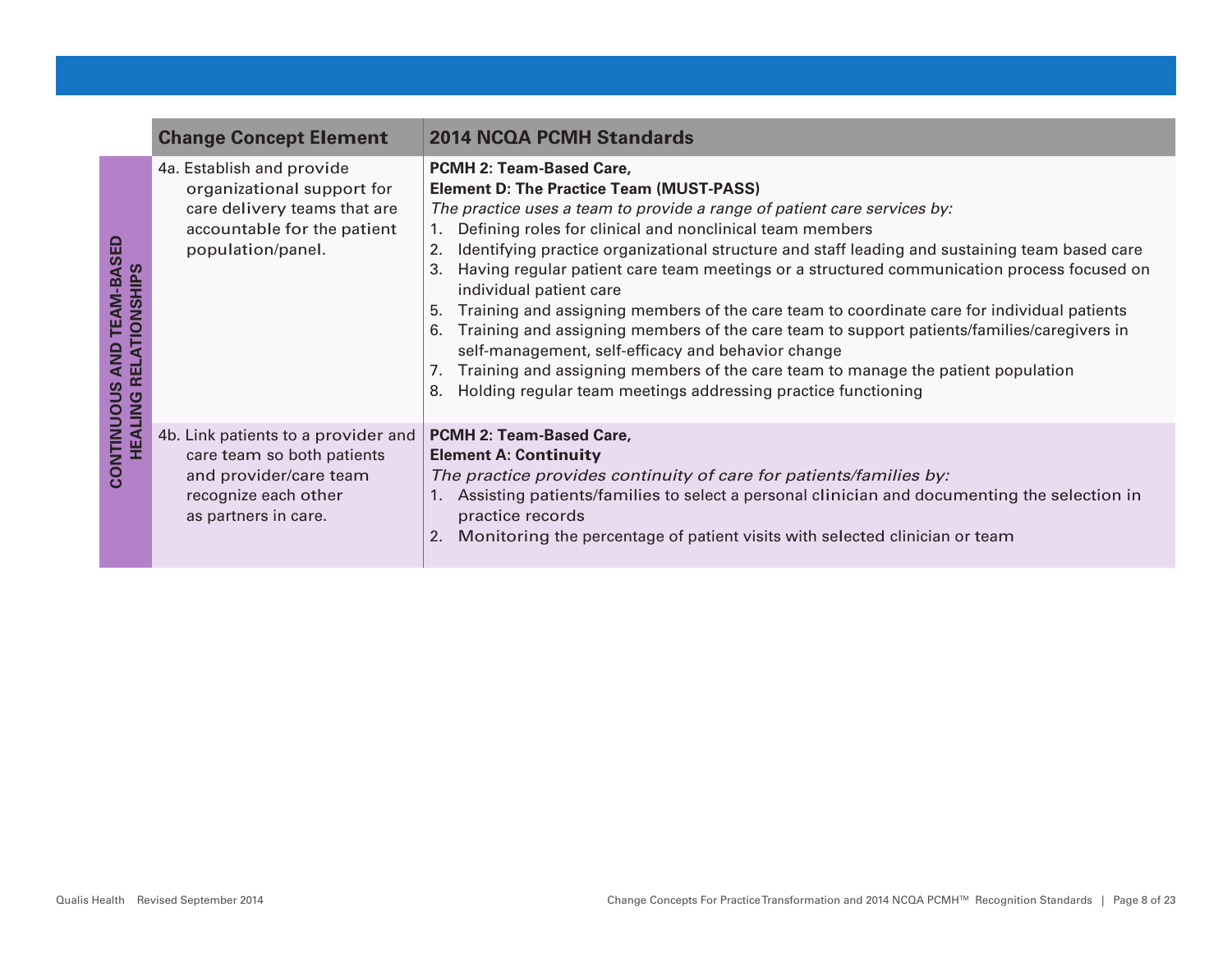|                                                       | <b>Change Concept Element</b>                                                                                                                | <b>2014 NCQA PCMH Standards</b>                                                                                                                                                                                                                                                                                                                                                                                                                                                                                                                                                                                                                                                                                                                                                                                                                                                                 |
|-------------------------------------------------------|----------------------------------------------------------------------------------------------------------------------------------------------|-------------------------------------------------------------------------------------------------------------------------------------------------------------------------------------------------------------------------------------------------------------------------------------------------------------------------------------------------------------------------------------------------------------------------------------------------------------------------------------------------------------------------------------------------------------------------------------------------------------------------------------------------------------------------------------------------------------------------------------------------------------------------------------------------------------------------------------------------------------------------------------------------|
| <b>AND TEAM-BASED</b><br><b>HEALING RELATIONSHIPS</b> | 4c. Ensure that patients are able<br>to see their provider or care<br>team whenever possible.                                                | PCMH 2: Team-Based Care,<br><b>Element A: Continuity</b><br>The practice provides continuity of care for patients/families by:<br>2. Monitoring the percentage of patient visits with selected clinician or team<br><b>PCMH 1: Patient-Centered Access,</b><br><b>Element A: Patient-Centered Appointment Access (MUST PASS)</b><br>The practice has a written process and defined standards for providing access to appointments,<br>and regularly assesses its performance on:<br>1. Providing same-day appointments for routine and urgent care<br>Providing access to routine and urgent-care appointments outside regular business hours<br>2.<br>Providing alternative types of clinical encounters<br>3.<br>4. Availability of appointments                                                                                                                                              |
| CONTINUOUS                                            | 4d. Define roles and distribute<br>tasks among care team<br>members to reflect the skills,<br>abilities, and credentials of<br>team members. | PCMH 2: Team-Based Care,<br><b>Element D: The Practice Team (MUST-PASS)</b><br>The practice uses a team to provide a range of patient care services by:<br>Defining roles for clinical and nonclinical team members<br>1.<br>Identifying practice organizational structure and staff leading and sustaining team based care<br>2.<br>Having regular patient care team meetings or a structured communication process focused<br>3.<br>on individual patient care<br>Training and assigning members of the care team to coordinate care for individual patients<br>5.<br>Training and assigning members of the care team to support patients/families/caregivers in<br>6.<br>self-management, self-efficacy and behavior change<br>Training and assigning members of the care team to manage the patient population<br>7.<br>Holding regular team meetings addressing practice functioning<br>8. |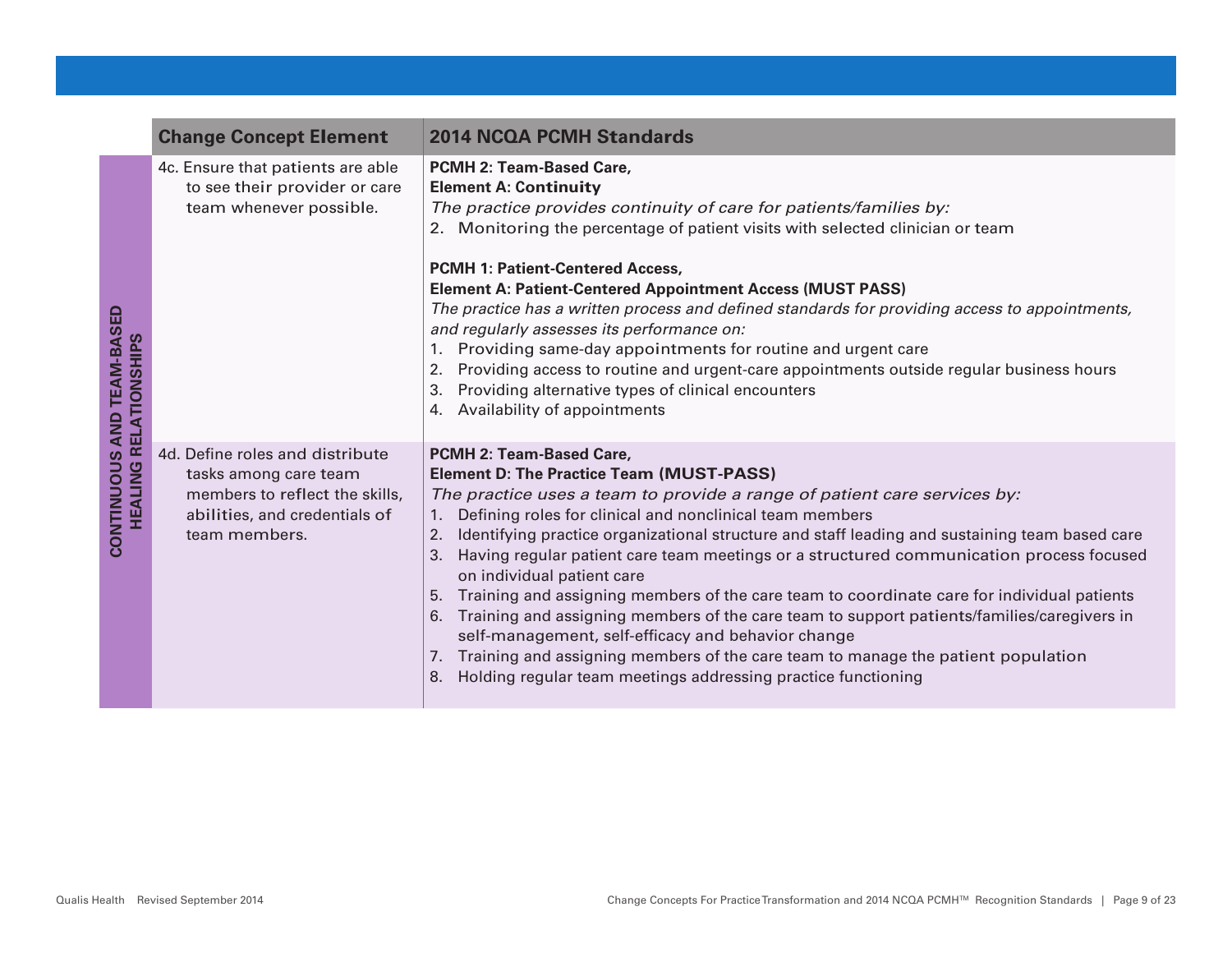| <b>Change Concept Element</b>                         | <b>2014 NCQA PCMH Standards</b>                                                                                                                                                                                                                                                                                                                                                                                                                                                                                                                                                                                                                                                                                                                                                                                                                                                                                                                                                                                                                                                                                                                                                                                                                                                                                                                                                                                                                                                                                                                                                                                                                                                                                                                                                  |
|-------------------------------------------------------|----------------------------------------------------------------------------------------------------------------------------------------------------------------------------------------------------------------------------------------------------------------------------------------------------------------------------------------------------------------------------------------------------------------------------------------------------------------------------------------------------------------------------------------------------------------------------------------------------------------------------------------------------------------------------------------------------------------------------------------------------------------------------------------------------------------------------------------------------------------------------------------------------------------------------------------------------------------------------------------------------------------------------------------------------------------------------------------------------------------------------------------------------------------------------------------------------------------------------------------------------------------------------------------------------------------------------------------------------------------------------------------------------------------------------------------------------------------------------------------------------------------------------------------------------------------------------------------------------------------------------------------------------------------------------------------------------------------------------------------------------------------------------------|
| 5a. Use planned care<br>according to patient<br>need. | <b>PCMH 3: Population Health Management,</b><br><b>Element E: Implement Evidence-Based Decision Support</b><br>The practice implements clinical decision support (e.g., point-of-care reminders) following<br>evidence-based guidelines for:<br>1. A mental health or substance use disorder<br>2. A chronic medical condition<br>3. An acute condition<br>4. A condition related to unhealthy behaviors<br>5. Well child or adult care<br><b>PCMH 4:Care Management Support,</b><br><b>Element A: Identify Patients for Care Management</b><br>The practice establishes a systematic process and criteria for identifying patients who may benefit<br>from care management. The process includes consideration of the following:<br>1. Behavioral health conditions<br>2. High cost/high utilization<br>3. Poorly controlled or complex conditions<br>4. Social determinants of health<br>5. Referrals by outside organizations (e.g., insurers, health system, ACO), practice staff or<br>patient/family/caregiver<br>6. The practice monitors the percentage of the total patient population identified through its<br>process and criteria<br>PCMH 4: Care Management and Support,<br><b>Element B: Care Planning and Self-Care Support (MUST PASS)</b><br>The care team and patient/family/caregiver collaborate (at relevant visits) to develop and update an<br>individual care plan that includes the following features for at least 75% of the patients identified in<br><b>Element A:</b><br>1. Incorporating patient preferences and functional/lifestyle goals<br>2. Identifies treatment goals<br>3. Assesses and addresses potential barriers to meeting goals<br>4. Includes a self-management plan<br>5. Is provided in writing to the patient/family/caregiver |
|                                                       |                                                                                                                                                                                                                                                                                                                                                                                                                                                                                                                                                                                                                                                                                                                                                                                                                                                                                                                                                                                                                                                                                                                                                                                                                                                                                                                                                                                                                                                                                                                                                                                                                                                                                                                                                                                  |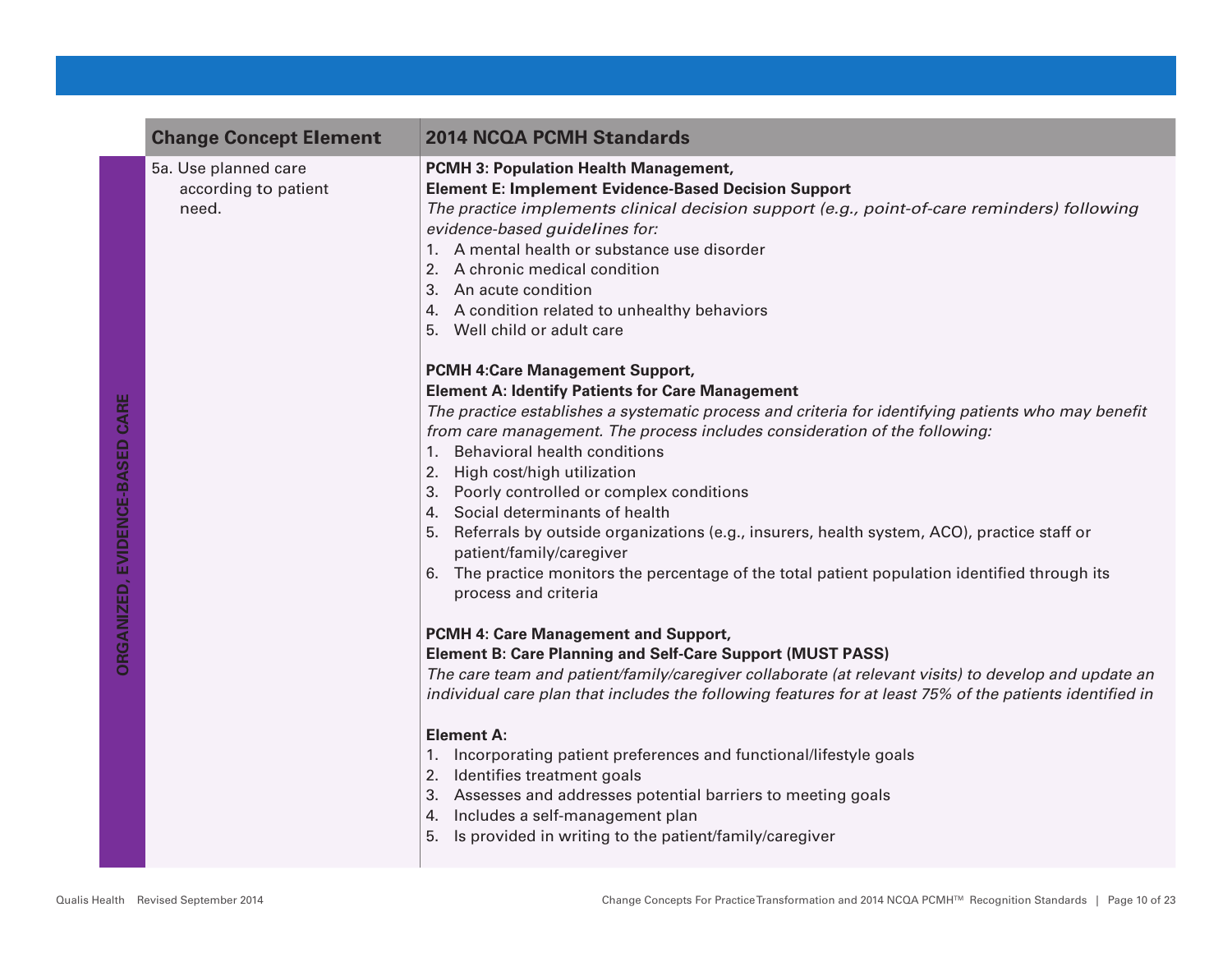| <b>Change Concept Element</b>                                                                                            | <b>2014 NCQA PCMH Standards</b>                                                                                                                                                                                                                                                                                                                                                                                                                                                                                                                                                                                                                                                                                                                                                                                                                                                                    |
|--------------------------------------------------------------------------------------------------------------------------|----------------------------------------------------------------------------------------------------------------------------------------------------------------------------------------------------------------------------------------------------------------------------------------------------------------------------------------------------------------------------------------------------------------------------------------------------------------------------------------------------------------------------------------------------------------------------------------------------------------------------------------------------------------------------------------------------------------------------------------------------------------------------------------------------------------------------------------------------------------------------------------------------|
| 5b. Identify high-risk patients<br>and ensure they are<br>receiving appropriate care<br>and case management<br>services. | <b>PCMH 4:Care Management Support,</b><br><b>Element A: Identify Patients for Care Management</b><br>The practice establishes a systematic process and criteria for identifying patients who may benefit<br>from care management. The process includes consideration of the following:<br>7. Behavioral health conditions<br>8. High cost/high utilization<br>9. Poorly controlled or complex conditions<br>10. Social determinants of health<br>11. Referrals by outside organizations (e.g., insurers, health system, ACO), practice staff or<br>patient/family/caregiver<br>12. The practice monitors the percentage of the total patient population identified through its<br>process and criteria                                                                                                                                                                                             |
|                                                                                                                          | <b>Element B: Care Planning and Self-Care Support</b><br>The care team and patient/family/caregiver collaborate (at relevant visits) to develop and update an<br>individual care plan that includes the following features for at least 75% of the patients identified in<br><b>Element A:</b><br>1. Incorporates patient preferences and functional/lifestyle goals<br>2. Identifies treatment goals<br>3. Assesses and addresses potential barriers to meeting goals<br>4. Includes a self-management plan<br>5. Is provided in writing to the patient/family/caregiver                                                                                                                                                                                                                                                                                                                          |
|                                                                                                                          | <b>Element C: Medication Management</b><br>The practice has a process for managing medications, and systematically implements the process<br>in the following ways:<br>1. Reviews and reconciles medications for more than 50% of patients received from<br>care transitions<br>2. Reviews and reconciles medications with patients/families for more than 80% of patients<br>of care transitions<br>3. Provides information about new prescriptions to more than 80% of patients/families/caregivers<br>4. Assesses understanding of medications for more than 50% of patients/families/caregivers,<br>and dates the assessment<br>5. Assesses response to medications and barriers to adherence for more than 50% of patients,<br>and dates the assessment<br>Documents over-the-counter medications, herbal therapies and supplements for more<br>6.<br>than 50% of patients, and dates updates |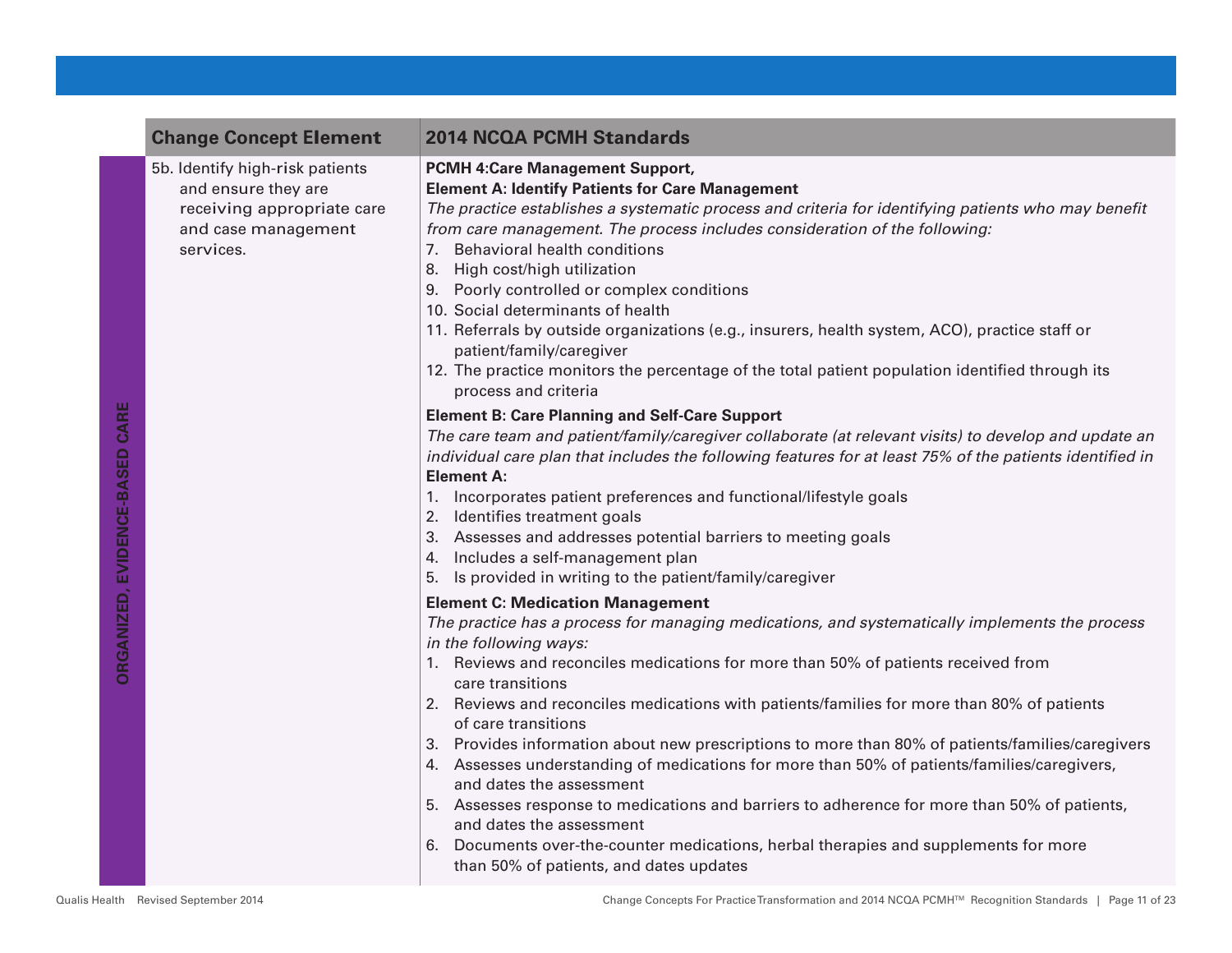| <b>Change Concept Element</b>                                                                                                                                    | <b>2014 NCQA PCMH Standards</b>                                                                                                                                                                                                                                                                                                                                                                                                                                                                                                                                                                                                                                                                                                                                                                                                                                                                                                                                                            |
|------------------------------------------------------------------------------------------------------------------------------------------------------------------|--------------------------------------------------------------------------------------------------------------------------------------------------------------------------------------------------------------------------------------------------------------------------------------------------------------------------------------------------------------------------------------------------------------------------------------------------------------------------------------------------------------------------------------------------------------------------------------------------------------------------------------------------------------------------------------------------------------------------------------------------------------------------------------------------------------------------------------------------------------------------------------------------------------------------------------------------------------------------------------------|
| 5b. Identify high-risk patients<br>and ensure they are<br>receiving appropriate care<br>and case management<br>services.                                         | PCMH 2: Team-Based Care,<br><b>Element B: Medical Home Responsibilities</b><br>The practice has a process for informing patients/families about the role of the medical home and<br>gives patients/families materials that contain the following information:<br>5. The scope of services available within the practice including how behavioral health needs<br>are addressed                                                                                                                                                                                                                                                                                                                                                                                                                                                                                                                                                                                                             |
| 5c. Use point-of-care<br>reminders based on<br>clinical guidelines.                                                                                              | <b>PCMH 3: Population Health Management,</b><br><b>Element E: Implement Evidence-Based Decision Support</b><br>The practice implements clinical decision support (e.g., point-of-care reminders) following<br>evidence-based guidelines for:<br>1. A mental health or substance use disorder<br>2. A chronic medical condition<br>3. An acute condition<br>4. A condition related to unhealthy behaviors<br>5. Well child or adult care                                                                                                                                                                                                                                                                                                                                                                                                                                                                                                                                                    |
| 5d. Enable planned interactions<br>with patients by making<br>up-to-date information<br>available to providers and<br>the care team at the time of<br>the visit. | PCMH 2: Team-Based Care,<br><b>Element B:</b><br>The practice has a process for informing patients/families about the role of the medical home and<br>gives patients/families materials that contain the following information:<br>3. The practice functions most effectively as a medical home if patients provide a complete<br>medical history and information about care obtained outside the practice<br>8. Instructions on transferring records to the practice, including a point of contact at the practice<br><b>Element D: The Practice Team (MUST-PASS)</b><br>The practice uses a team to provide a range of patient care services by:<br>1. Defining roles for clinical and nonclinical team members<br>3. Holding scheduled patient care team meetings or a structured communication process<br>focused on individual patient care<br>4. Using standing orders for services<br>5. Training and assigning members of the care team to coordinate care for individual patients |
|                                                                                                                                                                  | 7. Training and assigning members of the care team to manage the patient population<br><b>PCMH 3: Population Health Management,</b><br><b>Element A: Patient Information (All factors)</b><br><b>Element B: Clinical Data (All factors)</b><br>Element C: Comprehensive Health Assessment (All factors)                                                                                                                                                                                                                                                                                                                                                                                                                                                                                                                                                                                                                                                                                    |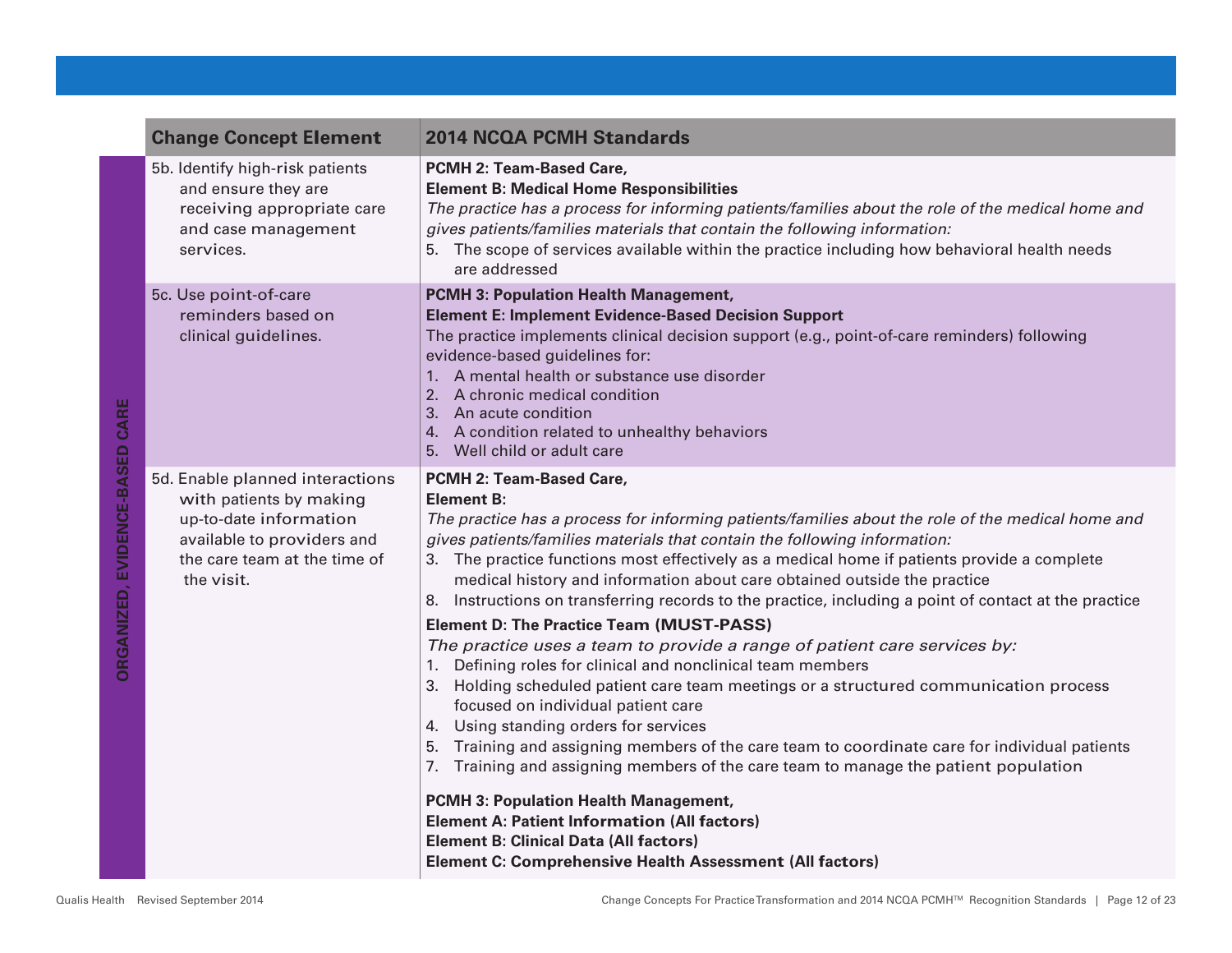| <b>Change Concept Element</b>                                    | <b>2014 NCQA PCMH Standards</b>                                                                                                                                                                                                                                                                                                                                                                                                                                                                                                                                                                                                                                                                                                                                                                                                                                                                                                                                                                                                                                                                                                                                                                                                                 |
|------------------------------------------------------------------|-------------------------------------------------------------------------------------------------------------------------------------------------------------------------------------------------------------------------------------------------------------------------------------------------------------------------------------------------------------------------------------------------------------------------------------------------------------------------------------------------------------------------------------------------------------------------------------------------------------------------------------------------------------------------------------------------------------------------------------------------------------------------------------------------------------------------------------------------------------------------------------------------------------------------------------------------------------------------------------------------------------------------------------------------------------------------------------------------------------------------------------------------------------------------------------------------------------------------------------------------|
| 6a. Respect patient and family<br>values and expressed<br>needs. | <b>PCMH 2: Team-Based Care,</b><br><b>Element C: Culturally and Linguistically Appropriate Services</b><br>The practice engages in activities to understand and meet the cultural and linguistic needs of its<br>patients/families by:<br>1. Assessing the diversity of its population<br>2. Assessing the language needs of its population<br>3. Providing interpretation or bilingual services to meet the language needs of its population<br>4. Providing printed materials in the languages of its population<br><b>PCMH 4: Care Management and Support,</b><br><b>Element B: Care Planning and Self-Care Support (MUST PASS)</b><br>The care team and patient/family/caregiver collaborate (at relevant visits) to develop and update<br>an individual care plan that includes the following features for at least 75% of the patients<br><i>identified in</i><br><b>Element A:</b><br>1. Incorporating patient preferences and functional/lifestyle goals<br><b>Element E: Support Self-Care and Shared Decision Making</b><br>The practice has, and demonstrates use of, materials to support patients and families/caregivers in<br>self-management and shared decision making. The practice:<br>4. Adopts shared decision making aids |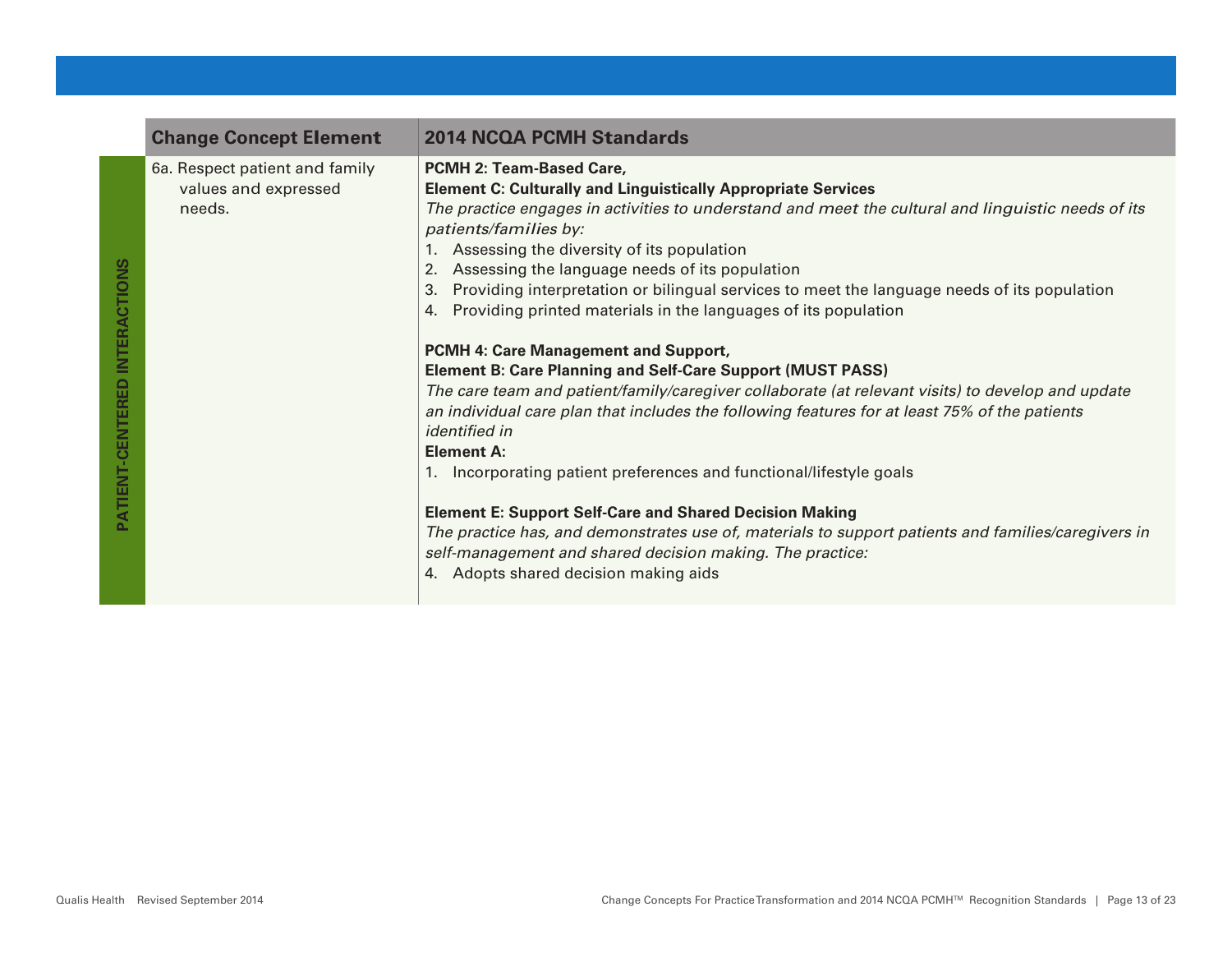|                                      | <b>Change Concept Element</b>                                                                                                                     | <b>2014 NCQA PCMH Standards</b>                                                                                                                                                                                                                                                                                                                                                                                                                                                                                                                                                                                                                                                                                                                                                                                                                                                                                                                                                         |
|--------------------------------------|---------------------------------------------------------------------------------------------------------------------------------------------------|-----------------------------------------------------------------------------------------------------------------------------------------------------------------------------------------------------------------------------------------------------------------------------------------------------------------------------------------------------------------------------------------------------------------------------------------------------------------------------------------------------------------------------------------------------------------------------------------------------------------------------------------------------------------------------------------------------------------------------------------------------------------------------------------------------------------------------------------------------------------------------------------------------------------------------------------------------------------------------------------|
| <b>PATIENT-CENTERED INTERACTIONS</b> | 6b. Encourage patients to<br>expand their role in<br>decision-making, health-<br>related behaviors, and<br>self-management.                       | PCMH 2: Team-Based Care,<br><b>Element B:</b><br>The practice has a process for informing patients/families about the role of the medical home and<br>gives patients/families materials that contain the following information:<br>4. The care team provides access to evidence-based care, patient/family education and self-<br>management support<br>PCMH 4: Care Management and Support,<br><b>Element B: Care Planning and Self-Care Support (MUST PASS)</b><br>The care team and patient/family/caregiver collaborate (at relevant visits) to develop and update an<br>individual care plan that includes the following features for at least 75% of the patients identified in<br><b>Element A:</b><br>6. Incorporating patient preferences and functional/lifestyle goals<br>7. Identifies treatment goals<br>8. Assesses and addresses potential barriers to meeting goals<br>9. Includes a self-management plan<br>10. Is provided in writing to the patient/family/caregiver |
|                                      | 6c. Communicate with their<br>patients in a culturally<br>appropriate manner,<br>in a language and at a<br>level that the patient<br>understands. | PCMH 2: Team-Based Care,<br><b>Element C: Culturally and Linguistically Appropriate Services</b><br>The practice engages in activities to understand and meet the cultural and linguistic needs of its<br>patients/families by:<br>1. Assessing the diversity of its population<br>2. Assessing the language needs of its population<br>3. Providing interpretation or bilingual services to meet the language needs<br>of its population<br>4. Providing printed materials in the languages of its population<br><b>Element D: The Practice Team</b><br>The practice uses a team to provide a range of patient care services by:<br>7. Training and assigning members of the care team to manage the patient population                                                                                                                                                                                                                                                                |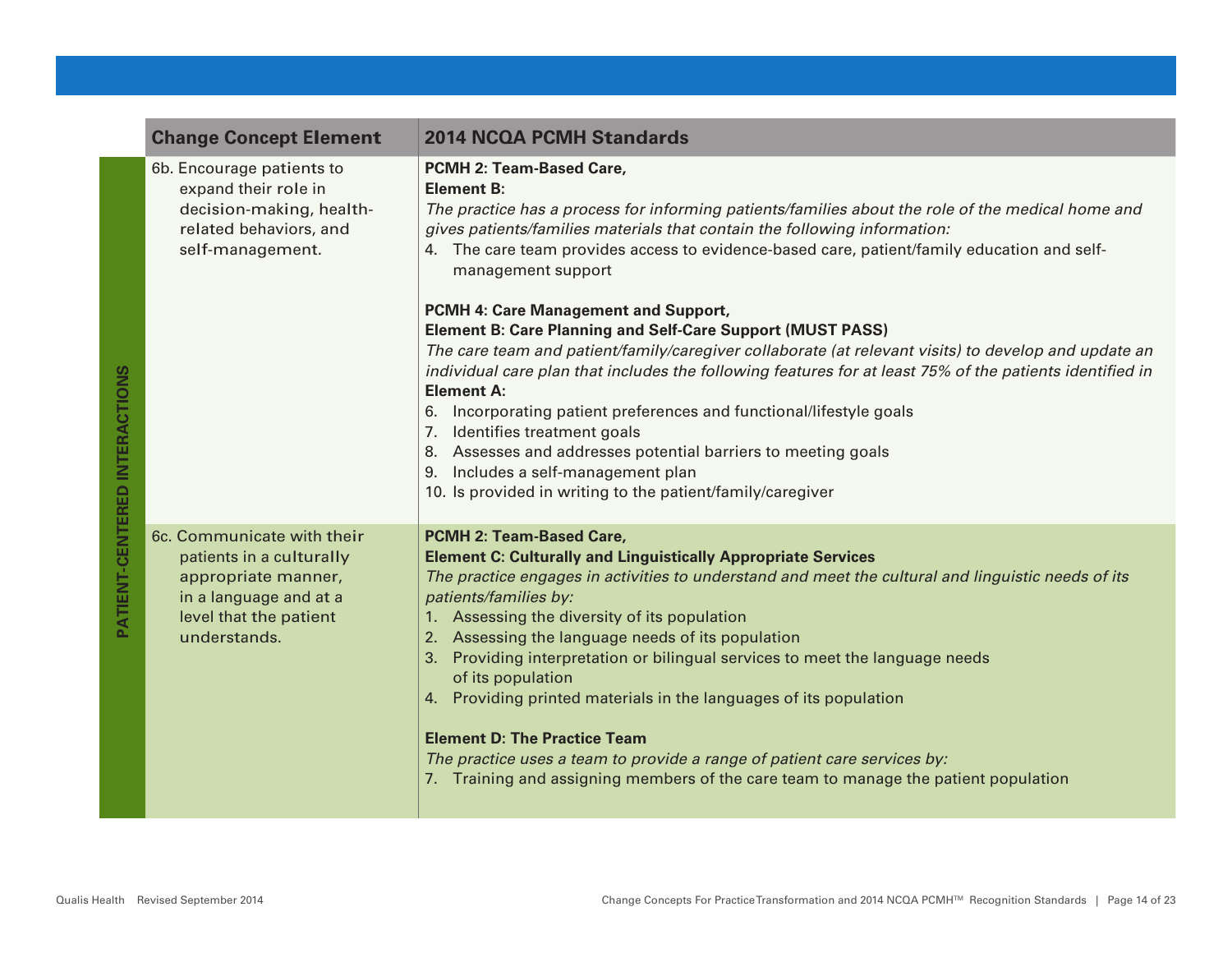| <b>Change Concept Element</b>                                                                                               | <b>2014 NCQA PCMH Standards</b>                                                                                                                                                                                                                                                                                                                                                                                                                                                                                                                                                                                                                                                                                                                                                                                                                                                                                                                                                                                                                                                                                                                                                                                                                                                                                                                                                                                                                                                                                                        |
|-----------------------------------------------------------------------------------------------------------------------------|----------------------------------------------------------------------------------------------------------------------------------------------------------------------------------------------------------------------------------------------------------------------------------------------------------------------------------------------------------------------------------------------------------------------------------------------------------------------------------------------------------------------------------------------------------------------------------------------------------------------------------------------------------------------------------------------------------------------------------------------------------------------------------------------------------------------------------------------------------------------------------------------------------------------------------------------------------------------------------------------------------------------------------------------------------------------------------------------------------------------------------------------------------------------------------------------------------------------------------------------------------------------------------------------------------------------------------------------------------------------------------------------------------------------------------------------------------------------------------------------------------------------------------------|
| 6d. Provide self-management<br>support at every visit through<br>collaborative goal setting and<br>patient action planning. | PCMH 2: Team-Based Care,<br><b>Element B:</b><br>The practice has a process for informing patients/families about the role of the medical home and<br>gives patients/families materials that contain the following information:<br>4. The care team provides access to evidence-based care, patient/family education and self-<br>management support                                                                                                                                                                                                                                                                                                                                                                                                                                                                                                                                                                                                                                                                                                                                                                                                                                                                                                                                                                                                                                                                                                                                                                                   |
|                                                                                                                             | PCMH 4: Care Management and Support,<br><b>Element B: Care Planning and Self-Care Support</b><br>The care team and patient/family/caregiver collaborate (at relevant visits) to develop and update an<br>individual care plan that includes the following features for at least 75% of the patients identified in<br><b>Element A:</b><br>Incorporates patient preferences and functional/lifestyle goals<br>1.<br>2. Identifies treatment goals<br>3. Assesses and addresses potential barriers to meeting goals<br>4. Includes a self-management plan<br>5. Is provided in writing to the patient/family/caregiver<br><b>Element E: Support Self-Care and Shared Decision Making</b><br>The practice has, and demonstrates use of, materials to support patients and<br>families/caregivers in self-management and shared decision making. The practice:<br>1. Uses an EHR to identify patient-specific education resources and provide them to ore than<br>10% of patients<br>2. Provides educational materials and resources to patients<br>3. Provides self-management tools to record self-care results<br>4. Adopts shared decision making aids<br>5. Offers or refers patients to structured health education programs, such as group classes and<br>peer support<br>6. Maintains a current resource list on 5 topics or key community service areas of importance to<br>the patient population including services offered outside the practice and its affiliates<br>7. Assesses usefulness of identified community resources |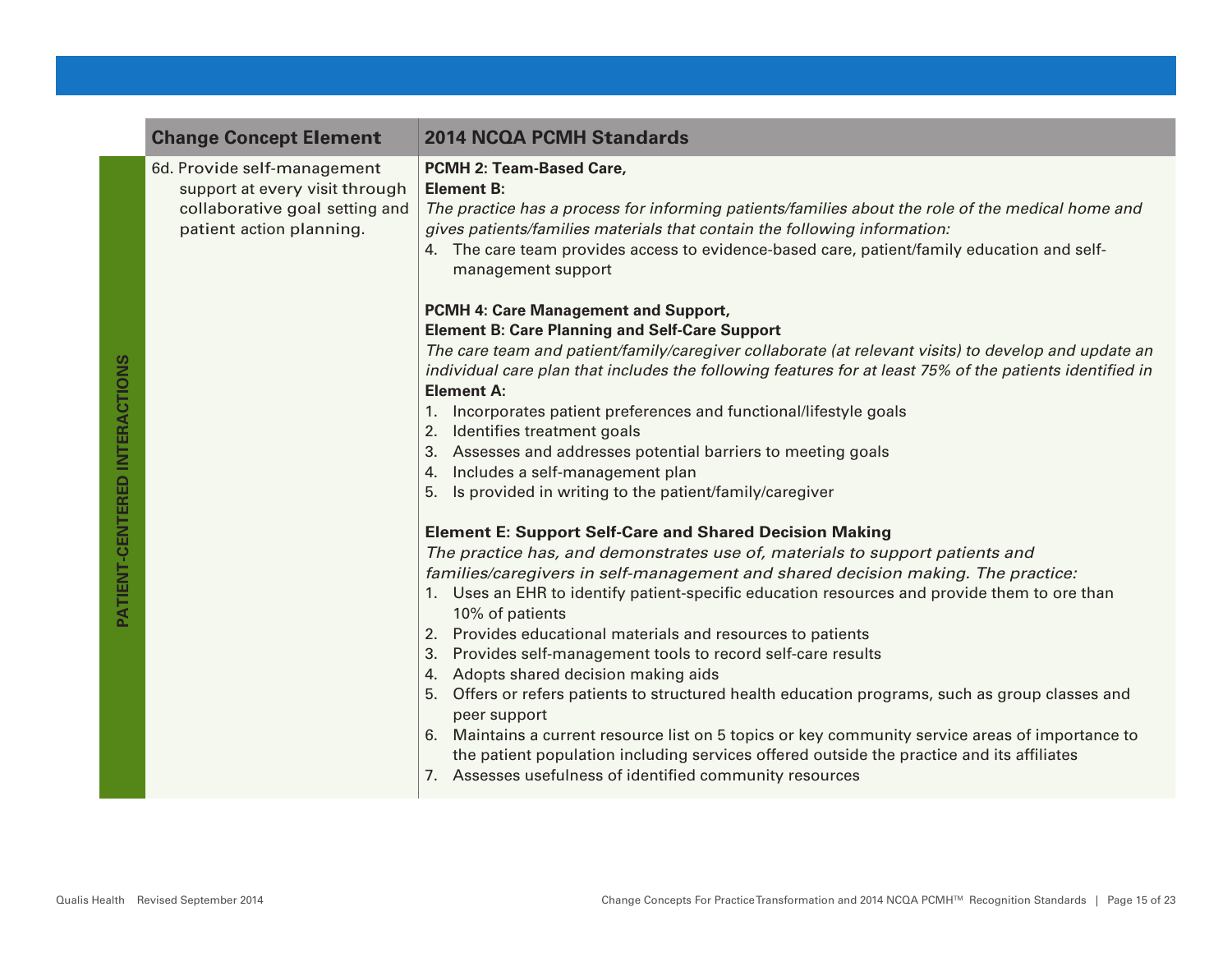| <b>Change Concept Element</b>                                                                                                              | <b>2014 NCQA PCMH Standards</b>                                                                                                                                                                                                                                                                                                                                                                                                                                                                                                                                                                                                                                                                                                                                                                                                                                                                                                                                                                                  |
|--------------------------------------------------------------------------------------------------------------------------------------------|------------------------------------------------------------------------------------------------------------------------------------------------------------------------------------------------------------------------------------------------------------------------------------------------------------------------------------------------------------------------------------------------------------------------------------------------------------------------------------------------------------------------------------------------------------------------------------------------------------------------------------------------------------------------------------------------------------------------------------------------------------------------------------------------------------------------------------------------------------------------------------------------------------------------------------------------------------------------------------------------------------------|
| 6e. Obtain feedback from<br>patients/families about<br>their healthcare experience<br>and use this information<br>for quality improvement. | <b>PCMH 2: Team-Based Care,</b><br>The practice uses a team to provide a range of patient care services by:<br>10. Involving patients/families/caregivers in quality improvement activities or on the<br>practice's advisory council<br>PCMH 6: Performance Measurement and Quality Improvement,<br><b>Element C: Measure Patient/Family Experience</b><br>At least annually, the practice obtains feedback from patients/families on their experiences with<br>the practice and there are.<br>1. The practice conducts a survey (using any instrument) to evaluate patient/family experiences<br>on at least 3 of the following categories:<br>$\bullet$ Access<br>• Communication<br>• Coordination<br>• Whole person care/self-management support<br>The practice uses the PCMH version of the CAHPS Clinician and Group Survey Tool<br>The practice obtains feedback on the experiences of vulnerable patient groups<br>3.<br>The practice obtains feedback from patients/families through qualitative means |

**PATIENT-CENTERED INTERACTIONS**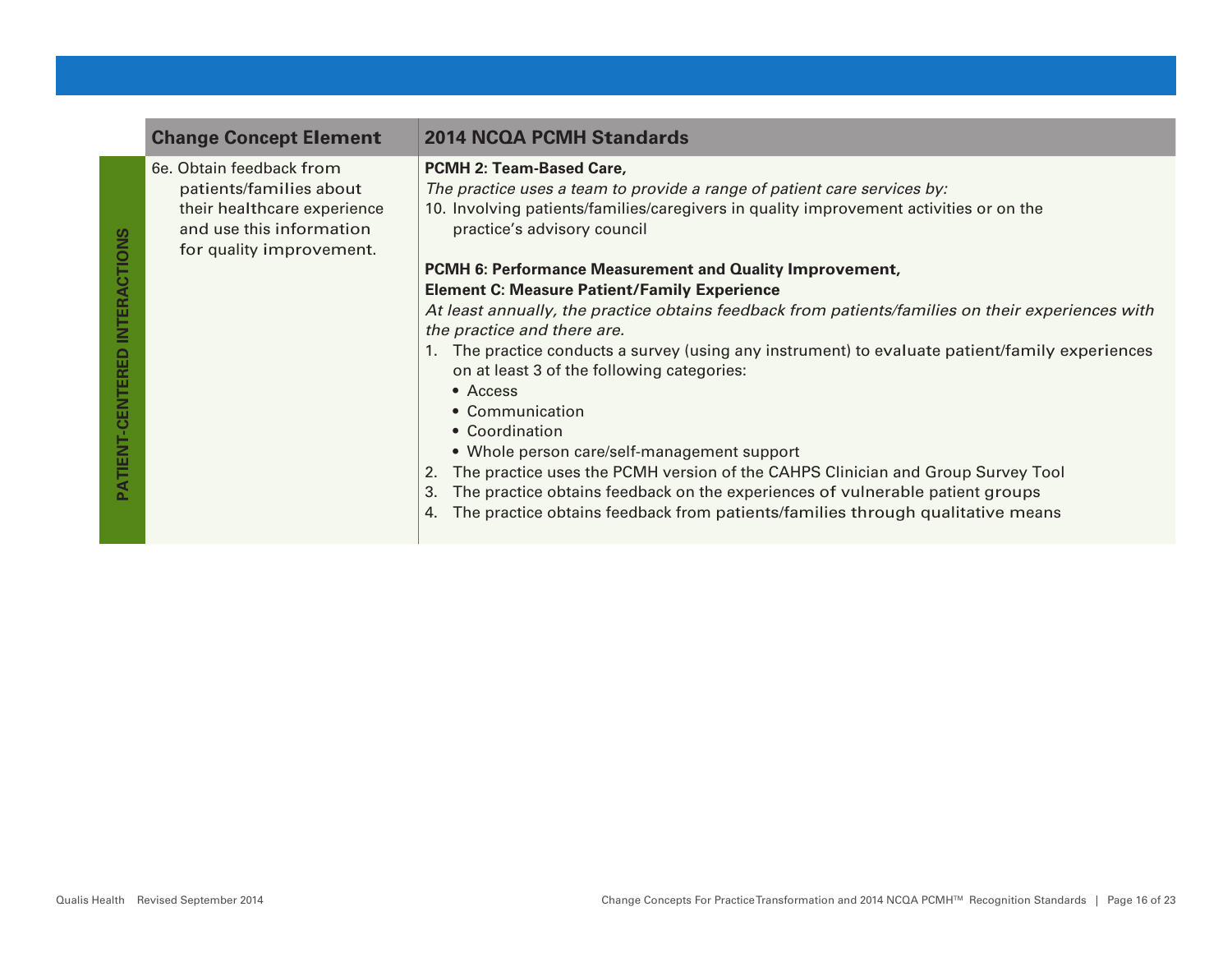|                 | <b>Change Concept Element</b>                                                                                                                                            | <b>2014 NCQA PCMH Standards</b>                                                                                                                                                                                                                                                                                                                                                                                                                                                                                                                                                                                                                                                                                                                                                                                                                                                                                                                                                                                                                                                                                                                                                                                                                                                                                                                                                                                                                                                                                                                                                                                                                                                                                                                                                                                                                                                                                                                                                                                                                                                                                                                                                                           |
|-----------------|--------------------------------------------------------------------------------------------------------------------------------------------------------------------------|-----------------------------------------------------------------------------------------------------------------------------------------------------------------------------------------------------------------------------------------------------------------------------------------------------------------------------------------------------------------------------------------------------------------------------------------------------------------------------------------------------------------------------------------------------------------------------------------------------------------------------------------------------------------------------------------------------------------------------------------------------------------------------------------------------------------------------------------------------------------------------------------------------------------------------------------------------------------------------------------------------------------------------------------------------------------------------------------------------------------------------------------------------------------------------------------------------------------------------------------------------------------------------------------------------------------------------------------------------------------------------------------------------------------------------------------------------------------------------------------------------------------------------------------------------------------------------------------------------------------------------------------------------------------------------------------------------------------------------------------------------------------------------------------------------------------------------------------------------------------------------------------------------------------------------------------------------------------------------------------------------------------------------------------------------------------------------------------------------------------------------------------------------------------------------------------------------------|
| ENHANCED ACCESS | 7a. Promote and expand<br>access by ensuring that<br>established patients have 24/7<br>continuous access to their<br>care teams via phone, email<br>or in-person visits. | <b>PCMH 1: Patient-Centered Access,</b><br><b>Element A: Patient-Centered Appointment Access (MUST PASS)</b><br>The practice has a written process and defined standards for providing access to appointments, and<br>regularly assesses its performance on:<br>1. Providing same-day appointments for routine and urgent care<br>2. Providing access to routine and urgent-care appointments outside regular business hours<br>Providing alternative types of clinical encounters<br>3.<br>4. Availability of appointments<br>Monitoring no-show rates<br>5.<br>6. Acting to identify opportunities to improve access<br><b>Element B: 24/7 Access to Clinical Advice</b><br>The practice has a written process and defined standards for providing access to clinical advice and<br>continuity of medical record information at all times, and regularly assesses its performance on:<br>1. Providing continuity of medical record information for care and advice when office is closed<br>2. Providing timely clinical advice by telephone<br>3. Providing timely clinical advice using a secure, interactive electronic system<br><b>Element C: Electronic Access</b><br>The following information and services are provided to patients/families/caregivers, as specified,<br>through a secure electronic system<br>1. More than 50% of patients have online access to their health information within 4 business<br>days of when the information is available to the practice<br>2. More than 5% of patients view, and are provided the capability to download, their health<br>information to a third party<br>4. A secured message was sent to more than 5% of patients<br>5. Patients have two-way communication with the practice<br>6. Patients can request appointments, prescription refills, referrals and test results<br>PCMH 2: Team-Based Care,<br><b>Element B: Medical Home Responsibilities</b><br>The practice has a process for informing patients/families about the role of the medical home and<br>gives patients/families materials that contain the following information:<br>2. Instructions for obtaining care and clinical advice during office hours and when the office |
|                 |                                                                                                                                                                          |                                                                                                                                                                                                                                                                                                                                                                                                                                                                                                                                                                                                                                                                                                                                                                                                                                                                                                                                                                                                                                                                                                                                                                                                                                                                                                                                                                                                                                                                                                                                                                                                                                                                                                                                                                                                                                                                                                                                                                                                                                                                                                                                                                                                           |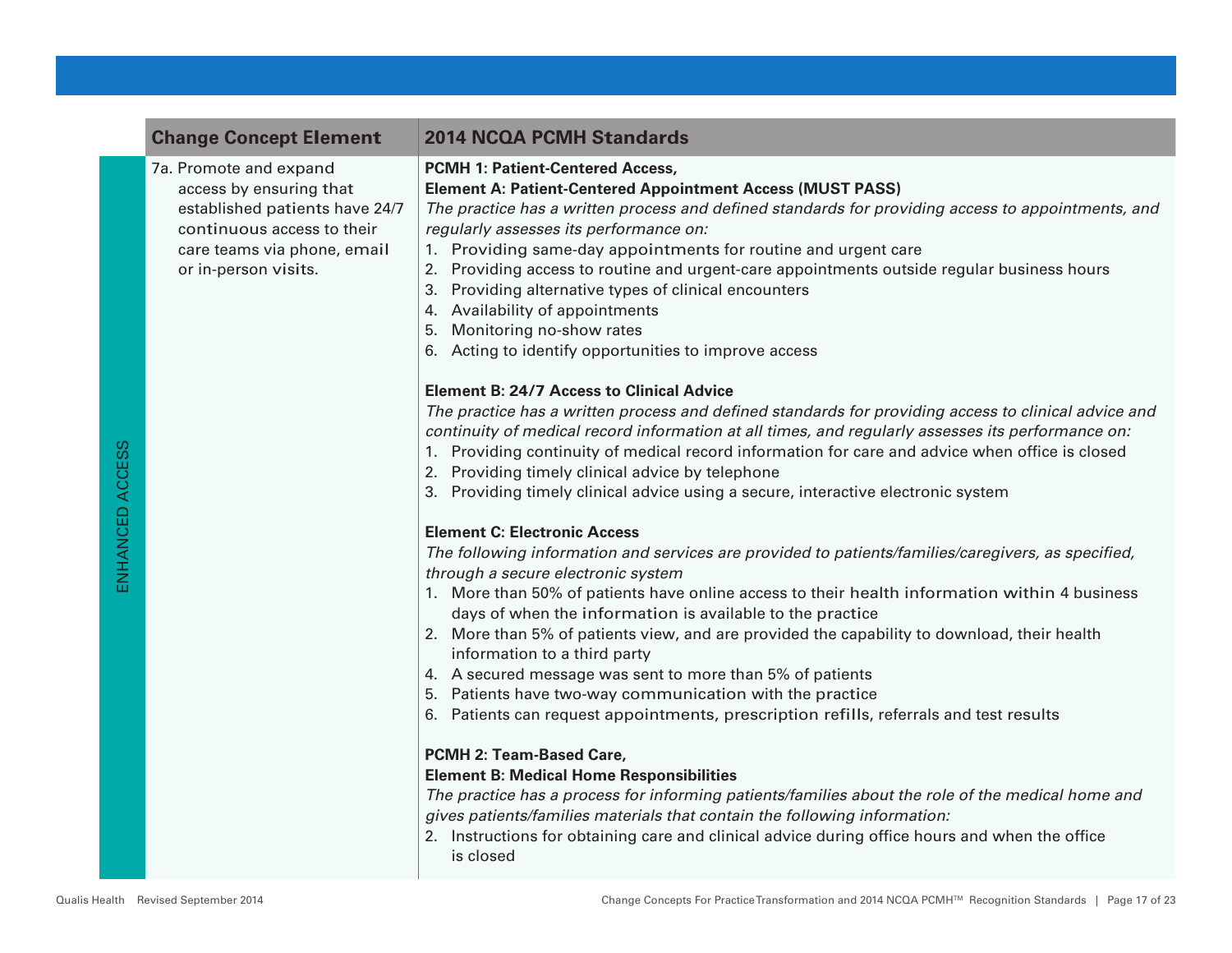|                 | <b>Change Concept Element</b>                                                                                 | <b>2014 NCQA PCMH Standards</b>                                                                                                                                                                                                                                                                                                                                                                                                                                                                                                                                                                                                                                                                                                    |
|-----------------|---------------------------------------------------------------------------------------------------------------|------------------------------------------------------------------------------------------------------------------------------------------------------------------------------------------------------------------------------------------------------------------------------------------------------------------------------------------------------------------------------------------------------------------------------------------------------------------------------------------------------------------------------------------------------------------------------------------------------------------------------------------------------------------------------------------------------------------------------------|
|                 | 7b. Provide scheduling<br>options that are patient-<br>and family centered and<br>accessible to all patients. | <b>PCMH 1: Patient-Centered Access,</b><br><b>Element A: Patient-Centered Appointment Access (MUST PASS)</b><br>The practice has a written process and defined standards for providing access to appointments, and<br>regularly assesses its performance on:<br>1. Providing same-day appointments for routine and urgent care<br>2. Providing access to routine and urgent-care appointments outside regular business hours<br>3. Providing alternative types of clinical encounters<br><b>Element C: Electronic Access</b>                                                                                                                                                                                                       |
| ENHANCED ACCESS |                                                                                                               | The following information and services are provided to patients/families/caregivers, as specified,<br>through a secure electronic system<br>1. A secured message was sent to more than 5% of patients<br>2. Patients have two-way communication with the practice<br>3. Patients can request for appointments, prescription refills, referrals and test results<br>PCMH 2: Team-Based Care,<br><b>Element B: Medical Home Responsibilities</b><br>The practice has a process for informing patients/families about the role of the medical home and<br>gives patients/families materials that contain the following information:<br>6. The practice provides equal access to all of their patients regardless of source of payment |
|                 | 7c. Help patients attain<br>and understand health<br>insurance coverage.                                      | <b>PCMH 2: Team-Based Care,</b><br><b>Element A: Continuity</b><br>The practice provides continuity of care for patients/families by:<br>3. Having a process to orient new patient to the practice<br><b>PCMH 2: Team-Based Care,</b><br><b>Element B: Medical Home Responsibilities</b><br>The practice has a process for informing patients/families about the role of the medical home and<br>gives patients/families materials that contain the following information:<br>6. The practice provides equal access to all of their patients regardless of source of payment<br>7. The practice gives uninsured patients information about obtaining coverage                                                                      |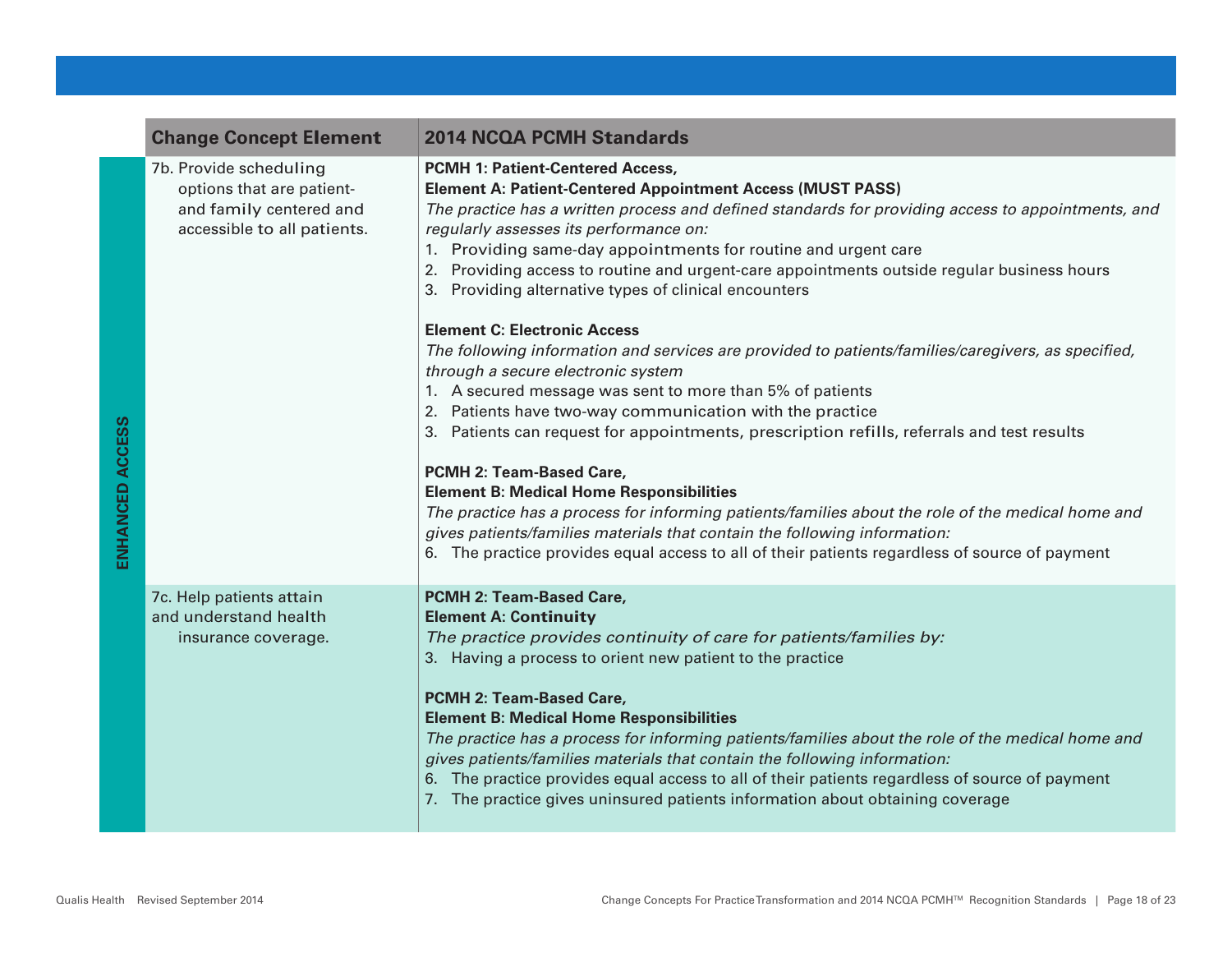|                             | <b>Change Concept Element</b>                                                                                                | <b>2014 NCQA PCMH Standards</b>                                                                                                                                                                                                                                                                                                                                                                                                                                                                                                                                                                                                                                                                                                                                                                                                                                                                                                                                                                                                                                                                                                        |
|-----------------------------|------------------------------------------------------------------------------------------------------------------------------|----------------------------------------------------------------------------------------------------------------------------------------------------------------------------------------------------------------------------------------------------------------------------------------------------------------------------------------------------------------------------------------------------------------------------------------------------------------------------------------------------------------------------------------------------------------------------------------------------------------------------------------------------------------------------------------------------------------------------------------------------------------------------------------------------------------------------------------------------------------------------------------------------------------------------------------------------------------------------------------------------------------------------------------------------------------------------------------------------------------------------------------|
| <b>COORDINATION</b><br>CARE | 8a. Link patients with<br>community resources<br>to facilitate referrals<br>and respond to social<br>service needs.          | PCMH 4: Care Management and Support,<br><b>Element E: Support Self-Care and Shared Decision Making</b><br>The practice has, and demonstrates use of, materials to support patients and<br>families/caregivers in self-management and shared decision making. The practice:<br>Offers or refers patients to structured health education programs, such as group classes<br>5.<br>and peer support<br>Maintains a current resource list on 5 topics or key community service areas of importance<br>6.<br>to the patient population including services offered outside the practice and its affiliates<br>7. Assesses usefulness of identified community resources                                                                                                                                                                                                                                                                                                                                                                                                                                                                       |
|                             | 8b. Integrate behavioral health<br>and specialty care into<br>care delivery through<br>co-location or referral<br>protocols. | <b>PCMH 5: Track and Coordinate Care,</b><br><b>Element B: Referral Tracking and Follow-up (MUST PASS)</b><br>The practice:<br>1. Considers available performance information on consultants/specialists when making referral<br>recommendations<br>Maintains formal and informal agreements with a subset of specialists based on<br>2.<br>established criteria<br>Maintains agreements with behavioral healthcare providers<br>3.<br>Integrates behavioral healthcare providers within the practice site<br>4.<br>Gives the consultant or specialist the clinical question, the required timing and the<br>5.<br>type of referral<br>Gives the consultant or specialist pertinent demographic and clinical data, including test results<br>6.<br>and the current care plan<br>7. Has the capacity for electronic exchange of key clinical information and provides an electronic<br>summary of care record to another provider for more than 50% of referrals<br>Documents co-management arrangements in the patient's medical record<br>9.<br>10. Asks patents/families about self-referrals and requesting reports from clinicians |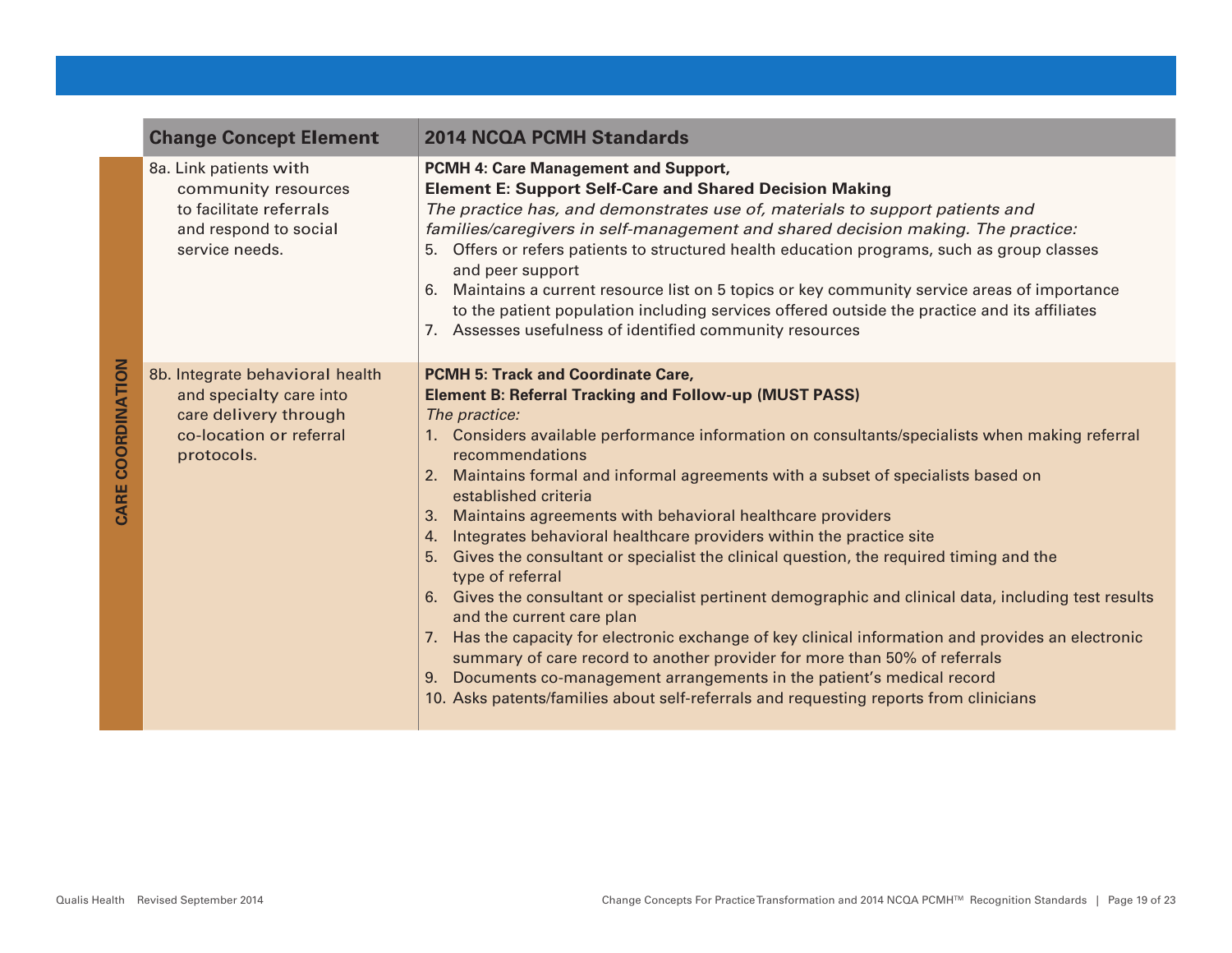| <b>Change Concept Element</b>                                                        | <b>2014 NCQA PCMH Standards</b>                                                                                                                                                                                                                                                                                                                                                                                                                                                                                                                                                                                                  |
|--------------------------------------------------------------------------------------|----------------------------------------------------------------------------------------------------------------------------------------------------------------------------------------------------------------------------------------------------------------------------------------------------------------------------------------------------------------------------------------------------------------------------------------------------------------------------------------------------------------------------------------------------------------------------------------------------------------------------------|
| 8c. Track and support patients<br>when they obtain services<br>outside the practice. | PCMH 2: Team-Based Care,<br><b>Element B:</b><br>The practice has a process for informing patients/families about the role of the medical home and<br>gives patients/families materials that contain the following information:<br>The practice is responsible for coordinating patient care across multiple settings<br>The practice functions most effectively as medical home if patients provide a complete medical<br>3.<br>history and information about care obtained outside the practice<br>Instructions on transferring records to the practice, including a point of contact at the practice<br>8.                    |
|                                                                                      | <b>PCMH 5: Track and Coordinate Care,</b><br><b>Element B: Referral Tracking and Follow-up (MUST PASS)</b><br>The practice:<br>1. Considers available performance information on consultants/specialists when making<br>referral recommendations<br>Maintains formal and informal agreements with a subset of specialists based on<br>2.<br>established criteria<br>Maintains agreements with behavioral healthcare providers<br>3.<br>Integrates behavioral healthcare providers within the practice site<br>4.<br>5. Gives the consultant or specialist the clinical question, the required timing and the<br>type of referral |
|                                                                                      | 6. Gives the consultant or specialist pertinent demographic and clinical data, including test results<br>and the current care plan<br>7. Has the capacity for electronic exchange of key clinical information and provides an electronic<br>summary of care record to another provider for more than 50% of referrals<br>8. Tracks referrals until the consultant or specialist's report is available, flagging and following up<br>on overdue reports<br>9. Documents co-management arrangements in the patient's medical record<br>10. Asks patents/families about self-referrals and requesting reports from clinicians       |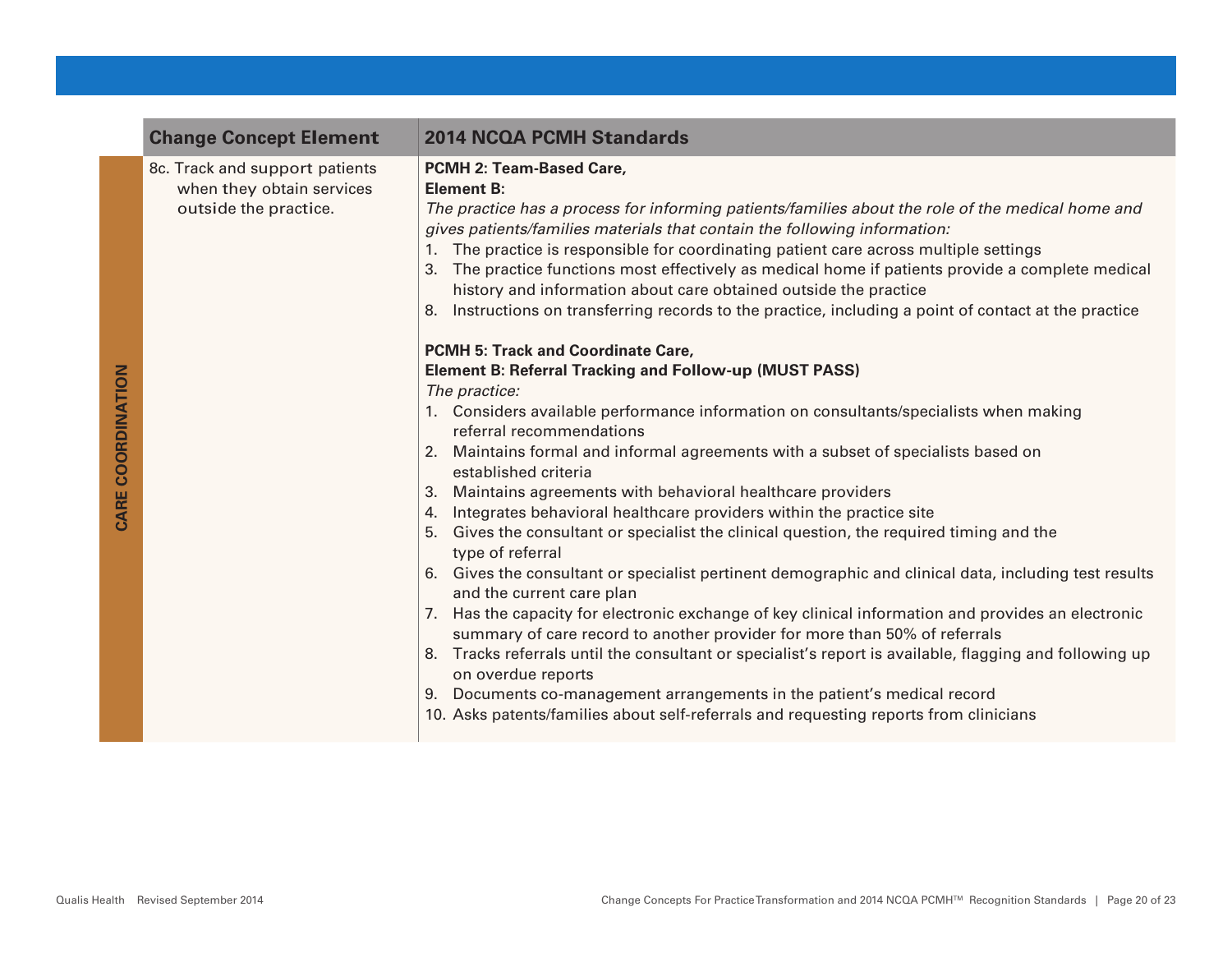|                   | <b>Change Concept Element</b>                                                                            | <b>2014 NCQA PCMH Standards</b>                                                                                                                                                                                                                                                                                                                                                                                                                                                                                                                                                                                                                                                                                                                                                                                                                                                                                                                                                                         |
|-------------------|----------------------------------------------------------------------------------------------------------|---------------------------------------------------------------------------------------------------------------------------------------------------------------------------------------------------------------------------------------------------------------------------------------------------------------------------------------------------------------------------------------------------------------------------------------------------------------------------------------------------------------------------------------------------------------------------------------------------------------------------------------------------------------------------------------------------------------------------------------------------------------------------------------------------------------------------------------------------------------------------------------------------------------------------------------------------------------------------------------------------------|
| CARE COORDINATION | 8d. Follow-up with patients<br>within a few days of an<br>emergency room visit or<br>hospital discharge. | PCMH 5: Care Coordination and Care Transitions,<br><b>Element C: Coordinate Care Transitions</b><br>The practice:<br>Proactively identifies patients with unplanned hospital admissions and ED visits<br>Shares clinical information with admitting hospitals and ED's<br>2.<br>Consistently obtains patient discharge summaries from the hospital and other facilities<br>3.<br>Proactively contacts patients/families for appropriate follow-up care within an<br>4.<br>appropriate period following a hospital admission or ED visit<br>Exchanges patient information with the hospital during a patient's hospitalization<br>5.<br>Obtains proper consent for release of information and has a process for secure exchange of<br>6.<br>information and for coordination of care with community partners<br>Exchanges key clinical information with facilities and provides an electronic summary-of-<br>7.<br>care record to another care facility for more than 50% of patient transitions of care |
|                   | 8e. Communicate test results                                                                             | <b>PCMH 1: Patient-Centered Access,</b>                                                                                                                                                                                                                                                                                                                                                                                                                                                                                                                                                                                                                                                                                                                                                                                                                                                                                                                                                                 |
|                   | and care plans to patients/                                                                              | <b>Element C: Electronic Access</b>                                                                                                                                                                                                                                                                                                                                                                                                                                                                                                                                                                                                                                                                                                                                                                                                                                                                                                                                                                     |
|                   | families.                                                                                                | The following information and services are provided to patients/families/caregivers, as specified,<br>through a secure electronic system.<br>More than 50 percent of patients have online access to heir health information within four<br>business days of when the information is available to the practice<br>More than 5 percent of patients view, and are provided the capability to download, their health<br>2.<br>information or transmit their health information to a third party<br>Clinical summaries are provided within 1 business day for more than 50 percent of office visits                                                                                                                                                                                                                                                                                                                                                                                                          |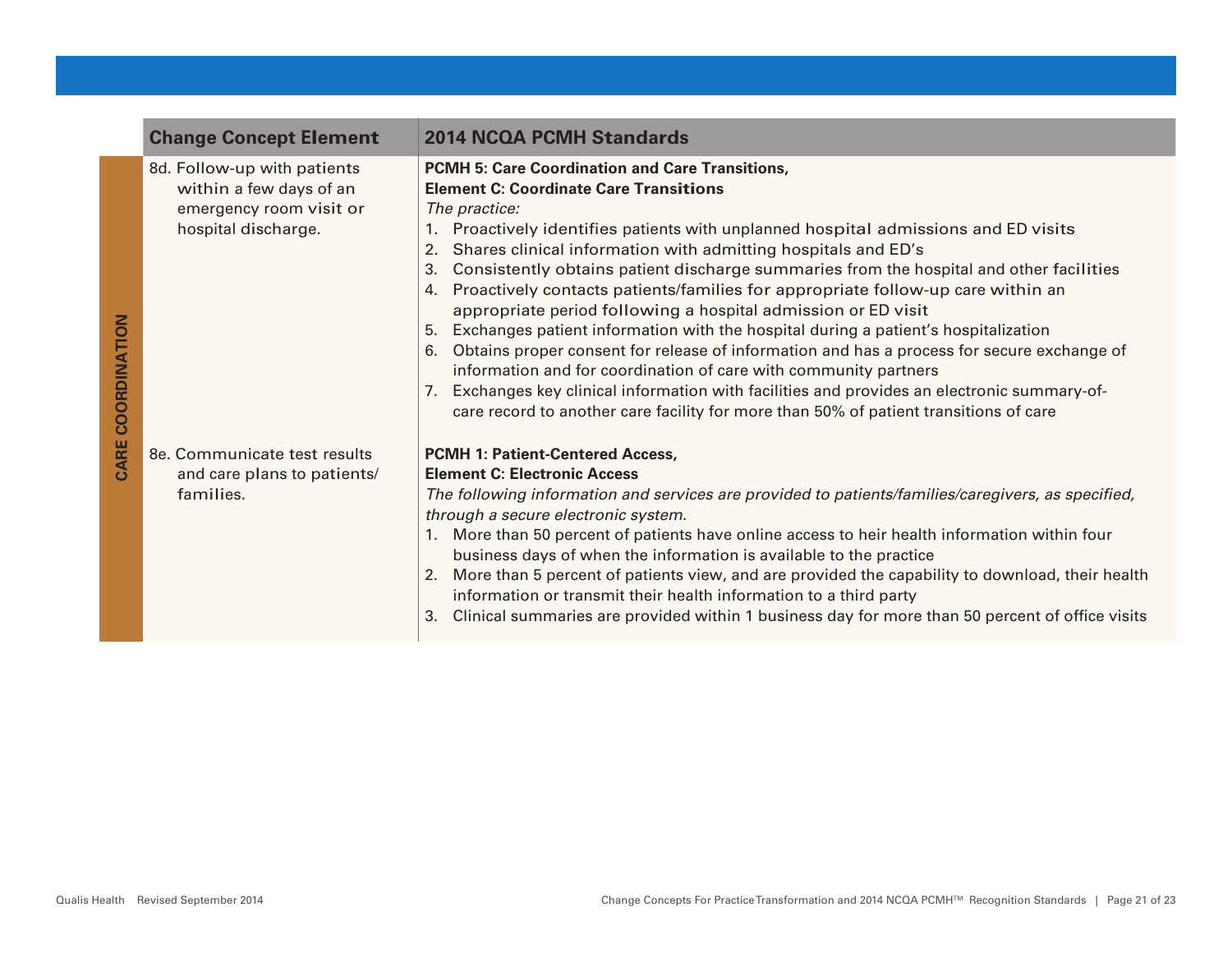|                          | <b>Change Concept Element</b>                                           | <b>2014 NCQA PCMH Standards</b>                                                                                                                                                                                                                                                                                                                                                                                                                                                                                                                                                                                                                                                                                                                                                                                                                                                                                                                                                                                                                                                                                                                                                                                                                                                                                                                                                                                                                                                                                                                                                                          |
|--------------------------|-------------------------------------------------------------------------|----------------------------------------------------------------------------------------------------------------------------------------------------------------------------------------------------------------------------------------------------------------------------------------------------------------------------------------------------------------------------------------------------------------------------------------------------------------------------------------------------------------------------------------------------------------------------------------------------------------------------------------------------------------------------------------------------------------------------------------------------------------------------------------------------------------------------------------------------------------------------------------------------------------------------------------------------------------------------------------------------------------------------------------------------------------------------------------------------------------------------------------------------------------------------------------------------------------------------------------------------------------------------------------------------------------------------------------------------------------------------------------------------------------------------------------------------------------------------------------------------------------------------------------------------------------------------------------------------------|
|                          | 8e. Communicate test<br>results and care plans to<br>patients/families. | PCMH 2: Team-Based Care,<br><b>Element A: Continuity</b><br>The practice provides continuity of care for patients/families by:<br>4. Collaborating with the patient/family to develop/implement a written care plan for transitioning<br>from pediatric care to adult care                                                                                                                                                                                                                                                                                                                                                                                                                                                                                                                                                                                                                                                                                                                                                                                                                                                                                                                                                                                                                                                                                                                                                                                                                                                                                                                               |
| <b>SANE COONDINATION</b> |                                                                         | PCMH 4: Care Management and Support,<br><b>Element B: Care Planning and Self-Care Support</b><br>The care team and patient/family/caregiver collaborate (at relevant visits) to develop and<br>update an individual care plan that includes the following features for at least 75 percent of<br>patients identified in<br><b>Element A:</b><br>5. Is provided in writing to the patient/family/caregiver<br><b>PCMH 5: Care Coordination and Care Transitions,</b><br><b>Element A: Test Tracking and Follow-up</b><br>The practice has a documented process for and demonstrates that it:<br>1. Tracks lab tests until results are available, flagging and following up on overdue results<br>2. Tracks imaging tests until results are available, flagging and following up on<br>overdue results<br>3. Flags abnormal lab results, bringing them to the attention of the clinician<br>4. Flags abnormal imaging results, bringing them to the attention of the clinician<br>5. Notifies patients/families of normal and abnormal lab and imaging test results<br>6. Follows up with the inpatient facility about newborn hearing and newborn blood-spot<br>screening (NA for adults)<br>7. More than 30% of laboratory orders are electronically recorded in the patient record<br>8. More than 30% of radiology orders are electronically recorded in the patient record<br>9. Electronically incorporates more than 55% of all clinical lab test results into structured<br>fields in medical record<br>10. More than 10% of scans and tests that result in an image are accessible electronically |